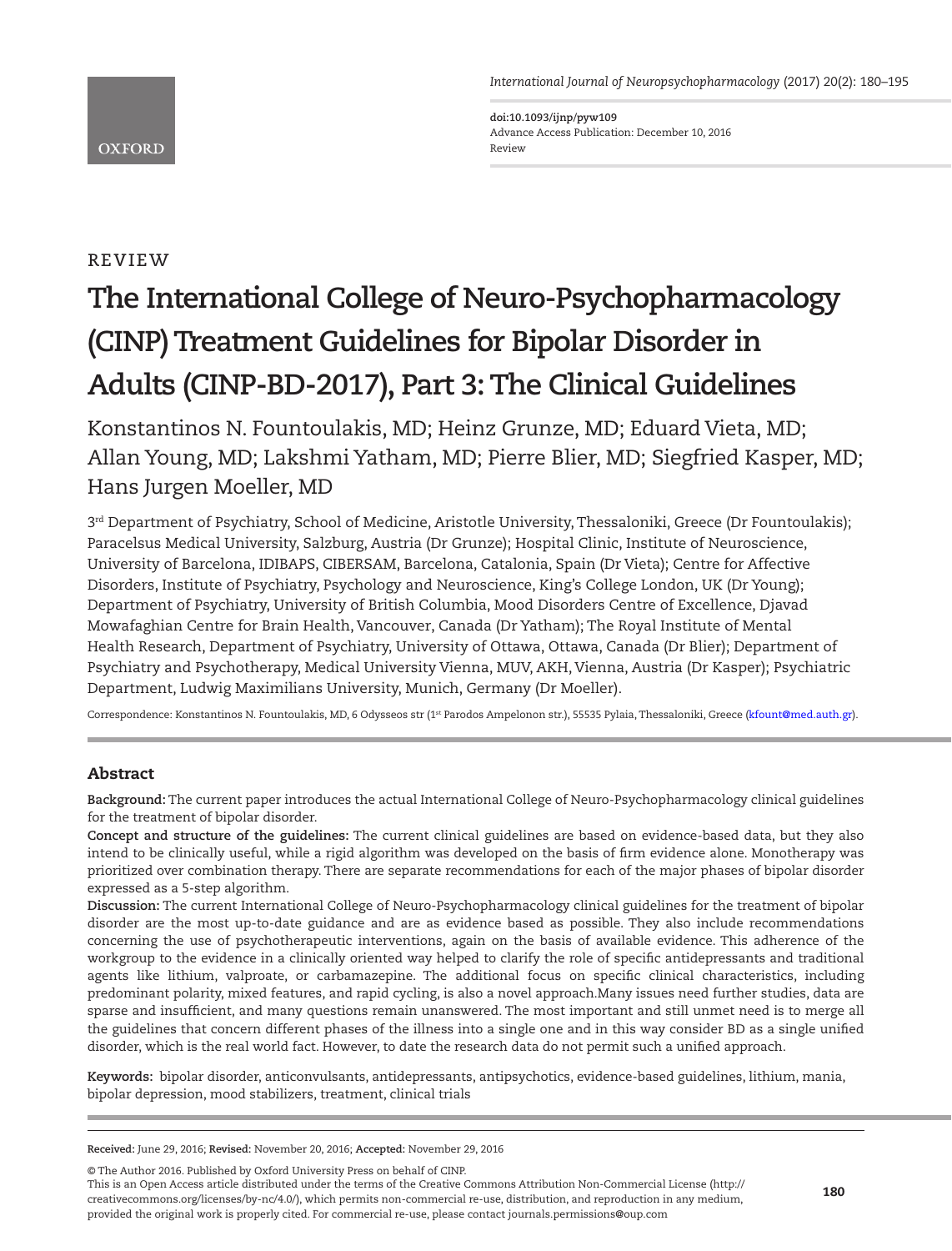## Introduction

The current paper is the third in the series of The International College of Neuro-Psychopharmacology (CINP) papers concerning the development of clinical guidelines for the treatment of bipolar disorder (BD) in adults in primary and secondary care. This guideline is the first on the treatment of BD that is developed by the CINP and concerns the treatment of adult patients with BDr-I or II, with mixed features, rapid cycling, and psychotic features but not children, adolescents, or the elderly. It is designed for use mainly by psychiatrists in secondary care, but it might be also useful in primary care settings. The current guidelines were developed by a group of experts in the field after a systematic and comprehensive review of the literature and thus they are as evidence based as possible but also suitable for use in everyday clinical practice of busy clinicians. No analysis of cost or other issues other than efficacy and safety/tolerability were taken into consideration when developing these guidelines.

During the last few decades there were important developments both in our understanding of BD but also in its treatment ([Fountoulakis, 2015a,](#page-13-0) [2015b,](#page-13-1) [2015c](#page-13-2), [2015d](#page-13-3), [2015e](#page-13-4), [2015f](#page-13-5)). In many instances the accumulation of new knowledge challenged old beliefs that dominated the psychiatric academic thinking and practice for decades. It is hoped that these guidelines will assist clinicians, patients and their families, and society in general to benefit from the advances in research and translate them into everyday clinical practice. It should be made clear, however, that guidelines are not a substitute for professional knowledge and clinical judgement, and therefore their use is at the discretion of the clinical psychiatrist after taking into consideration the unique characteristics and needs of the specific patient. It is important to have in mind that this guideline does not override the responsibility of the therapist to arrive at the appropriate decisions, especially since the final choice of treatment will demand the consent and acceptance of the patient and his caretakers and family.

When considering the recommendations of these clinical guidelines, it is important to remember that treatment and care of psychiatric patients is best done within a multidisciplinary setting that engages both the patient and his or her family in the treatment plan. Such setting should also provide advice concerning any direct or indirect effects the disorder has on the lives of the patient and his or her family members.

All members of the workgroup made formal declarations of interest that are included at the end of all the published papers of this series. Eleven members oversaw the analysis and synthesis of research data and the development of the guideline, and all statements and recommendations in this guideline have been agreed upon by the whole workgroup.

The clinical guidelines that are included in the current paper are as much evidence based as possible and by this, they put an ever stronger emphasis on evidence than other expert consensus guidelines. However, clinical wisdom and practical issues helped to shape the guidelines in a user-friendly way.

The CINP workgroup developed a precise algorithm and a detailed guideline that are both included in the 2nd paper of this series, while the current paper includes the simpler clinical guideline.

Details on efficacy and recommendation levels for each treatment modality are included in the 2nd paper of this series, which is also included in the current issue of the journal.

## Existing Evidence for the Treatment of BD

As shown and discussed in detail in the previous manuscripts of the CINP BD guidelines, there are a significant number of studies

that have reported original data or results of posthoc analyses and meta-analyses for the treatment of acute mania, and these studies/analyses have addressed monotherapy, combination or add-on treatments as well as the comparison of some of these treatment options. Unfortunately, the literature is rather limited for acute bipolar depression and the maintenance phase in terms of monotherapy, combination treatment, and comparison of agents as well as posthoc and meta-analyses. There is also limited literature on the treatment of mixed episodes, rapid cycling patients, comorbid conditions, and special issues. In addition to the data from the clinical trials, the workgroup took into consideration recommendations from the already existing guidelines, with specific emphasis on those developed during the last 10 years.

## Concept and Structure of the Clinical Guidelines

As mentioned before, the current guidelines are based on hard data and were intended to be as evidence based as possible while recognizing that there is not enough evidence available for all phases and facets of BD and that guidelines should be user friendly to be used widely in everyday clinical practice. When developing the guidelines, monotherapy was given priority over combination therapy when data were sufficient to do so. The guidelines give separate recommendations for each of the major phases of BD, that is, acute mania, acute bipolar depression, and the maintenance phase. It is strongly recommended that the clinician when applying the recommendations for the acute phase keeps the long-term treatment needs in mind.

One of the major challenges was the issue of mixed episodes vs mixed features, as DSM-IV-TR and DSM-5 have a different approach ([Vieta and Valenti, 2013](#page-15-0)). Controlled studies use DSM-IV-TR definitions, while at the same time most countries have the obligation to use ICD-10 for clinical purposes. To make things even more complex, the data suggest that mixed features respond to treatment in a different way than mixed episodes do (according to DSM-IV-TR definition).

Another challenge was the use of the term "mood stabilizer." Although there is controversy on the true meaning of the term given the findings from recent randomized controlled trials, the term is retained in the phrasing of the guidelines when it is impossible to avoid it, since a number of studies utilize it and do not differentiate between the agents that had been used. When used in the guidelines, the term usually refers to lithium, valproate, and in some instances to carbamazepine and lamotrigine.

## Clinical Guidelines to Treat Bipolar Disorder

## **General Guidelines**

The first priority when dealing with a BD patient is the assessment of risks to the patient or others, and whether there is a need for immediate hospitalization, even involuntary. It is important to provide a tranquil environment with reduced stimuli for patients in an acute manic or hypomanic episode. Both the patient and the family should be advised that all important decisions including family matters, professional issues, and finances should be postponed until the resolution of the acute symptomatology. On the other hand, during an acute depressive or mixed episode, the patients are at a higher risk to commit suicide, and every measure to protect the life of the patient should be taken.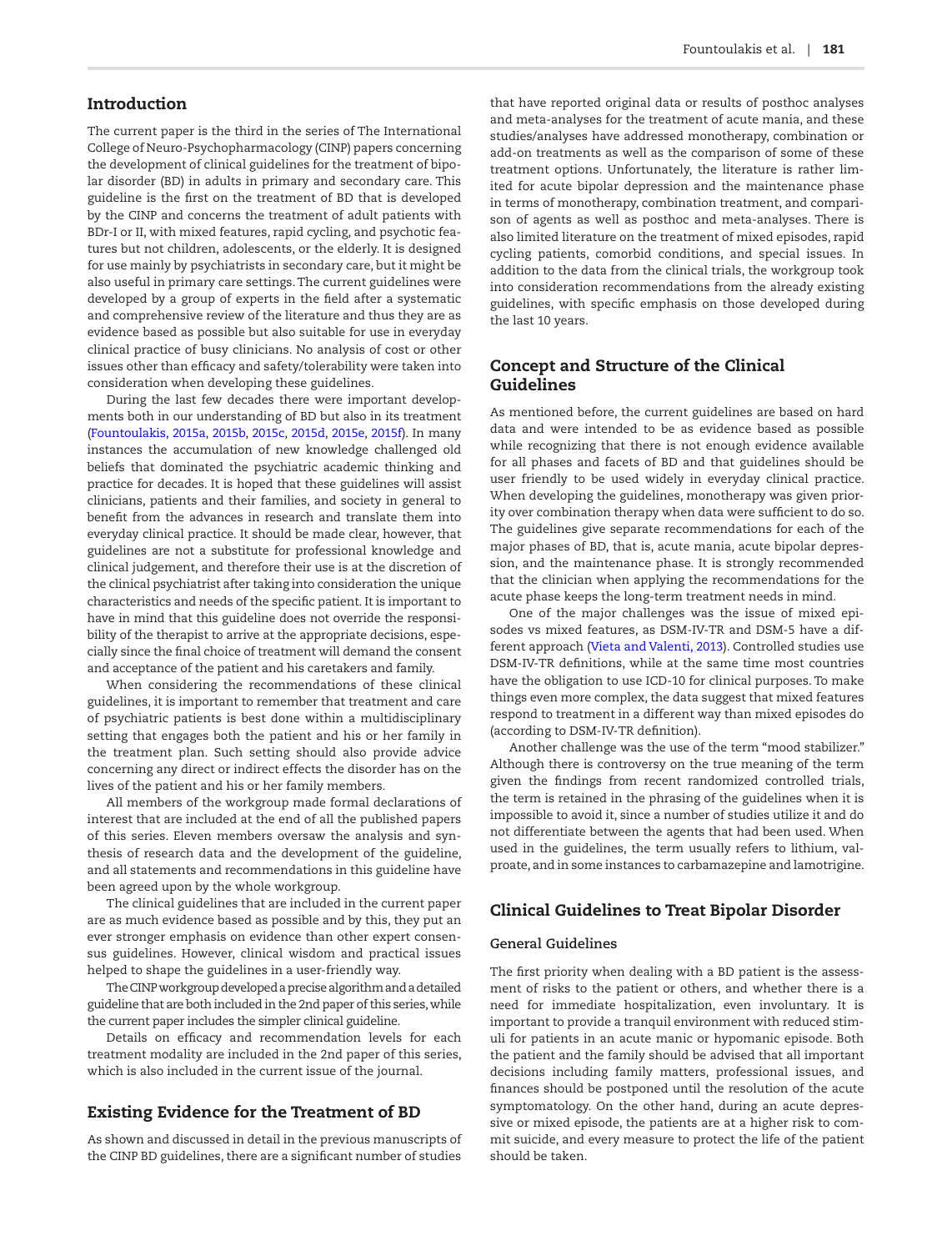Establishing a therapeutic alliance with the patient and his/ her family and caregivers is of utmost importance, although it could be difficult especially during periods of acute mania and in the presence of psychotic features. Involuntary admission might be unavoidable when the health and the life of the patient or others might be at risk; however, the dignity, human rights, and personal space of the patient should be respected, as law dictates.

As soon as this is feasible, a full physical examination of the patient should be conducted, including laboratory testing. Women should also be assessed for polycystic ovary syndrome (PCOS). The physical examination and laboratory testing should be repeated according to local guidance and the clinical judgement of the therapist especially in response to changes in the clinical picture. It is advisable to repeat laboratory testing after 1 month and every 3 to 6 months thereafter, also depending on the medications prescribed.

Similar to epilepsy, there is an association between PCOS and major psychiatric disorders, including BD. An increased risk can also be demonstrated in their siblings suggestive of shared familial factors between PCOS and psychiatric disorders. Obesity as well as the use of valproate could be another risk factor connecting mental disorders with PCOS ([Cesta et al., 2016\)](#page-13-6).

Whenever possible patients should participate in decision making concerning the treatment plan. Psychoeducational interventions will be beneficial for such involvement. Such participation in decision making usually improves adherence and collaboration with the therapist, thus leading to a better outcome. Close collaboration between the patient, his/her family, and the therapist may improve identification of periods with a high risk of relapse and timely adjustments of treatment to reduce the intensity and duration of an emerging acute episode.

The acute treatment should be tailored to the individual patient needs and specific clinical characteristics in terms of medication choice and dosage according to the recommendations made by the guidelines. The dosage should be titrated according to clinical judgement and eventually be raised to the highest recommended and tolerated dose to maximize the chances for treatment response. Therapeutic drug monitoring may be a helpful tool in selected, nonresponsive patients.

Decreased need for sleep is a common symptom of mania and difficulty to fall asleep is a frequent symptom of depression. Further, sleep disturbance can destabilize the course of BD and can also be an early warning sign of impending relapse of mood episodes. Therefore, clinicians need to be particularly vigilant to addressing sleep disturbance in order to aid recovery in those with acute mood episodes and prevent relapse of mood episodes in BD patients during maintenance treatment.

Most clinicians tend to use antipsychotics in manic patients with psychosis, and there is evidence that antipsychotics are equally effective in those with and without psychotic mania. However, the studies have not systematically assessed the efficacy of lithium or other mood stabilizers with regard to whether they work equally well in both populations. Therefore, we recommend using antipsychotics in psychotic manic patients and adding them to those on mood stabilizers that are unresponsive.

The latency until response varies, although in acute mania an observable improvement of symptoms may occur within the first few days, especially with the use of antipsychotics. Response to lithium might take at least a week, while with valproate or carbamazepine it might take longer, but response should be observable within the first 2 weeks. Beyond this manic patients should be considered as nonresponders to the specific agent(s) at the specific dosage(s). For acute bipolar depression

and mixed patients response to treatment could take longer and improvement may be more subtle.

The successful treatment of the acute episode should be continued during the adjacent phase, which is called continuation, and may differ from the maintenance phase, although the terms are often interchangeably used.

The position of the CINP guidelines is that the acute phase treatment should be continued with the same medication and at the same dosage for a minimum of 2 months after the achievement of full resolution of manic symptoms (and thus the patient has entered remission) and for at least 6 months if the index episode was bipolar depression. After this period treatment should either be continued or gradually switched to the recommended maintenance treatment. This recommendation was reached through expert consensus on the basis of clinical wisdom, since there are no hard data to rely on. In most patients, maintenance treatment should be kept indefinitely (lifelong) after the diagnosis of BD has been confirmed. Exceptions may be patients after a first and single manic or mixed episode, and those with a history of a very low relapse rate where physical health risks of medication may outweigh benefits. This should be a special issue to deal with during psychoeducational interventions.

As discussed in detail in the specific papers, BD is associated with an increased comorbidity that includes alcohol and substance abuse, anxiety disorders, personality disorders, and higher rates of general medical conditions. The management of these comorbid conditions and especially of those medical conditions that are associated with reduced life expectancy should be considered as high priority.

In essence, BD is a chronic disease with a complex clinical picture, in need of complex and expensive treatments, and associated with high psychiatric and medical comorbidity ([Grande et al., 2016\)](#page-14-0). High-quality, intensive care is needed, ideally in the frame of a multidisciplinary team and with step-wise interventions and activities that also extend in the community ([Wagner, 1998\)](#page-15-1).

The levels of recommendation concerning monotherapy and combination treatment in acute mania and mixed episodes as well as the recommended dosages of medication are depicted in [Table 1](#page-3-0). Effects on the manic and the depressive components of mixed episodes are shown separately.

## **Clinical Guidelines for the Treatment of Acute Mania/Hypomania**

Patients with acute mania/hypomania should be evaluated immediately upon presentation concerning the risk of violent and dangerous behaviors. Impulsiveness should also be evaluated, since its combination with grandiose thinking might pose the patient at a high risk to hurt herself or himself or others. In potentially or acutely agitated patients, it is important to provide a calming environment with reduced stimuli [\(Garriga](#page-13-7)  [et al., 2016\)](#page-13-7).

Next, rapport with the patient should be established, if possible, to assess the degree of insight and ability to collaborate to receive treatment as well as the need for hospitalization. This should be followed by a thorough physical examination including laboratory testing; however, in many cases it is inevitable to postpone it until the patient is more cooperative.

In the absence of reliable data, hypomania should be treated similarly to full mania, although higher doses may be required for the latter. Besides the specific medication recommendations as depicted in Table 1, there are some general principles that should be obeyed: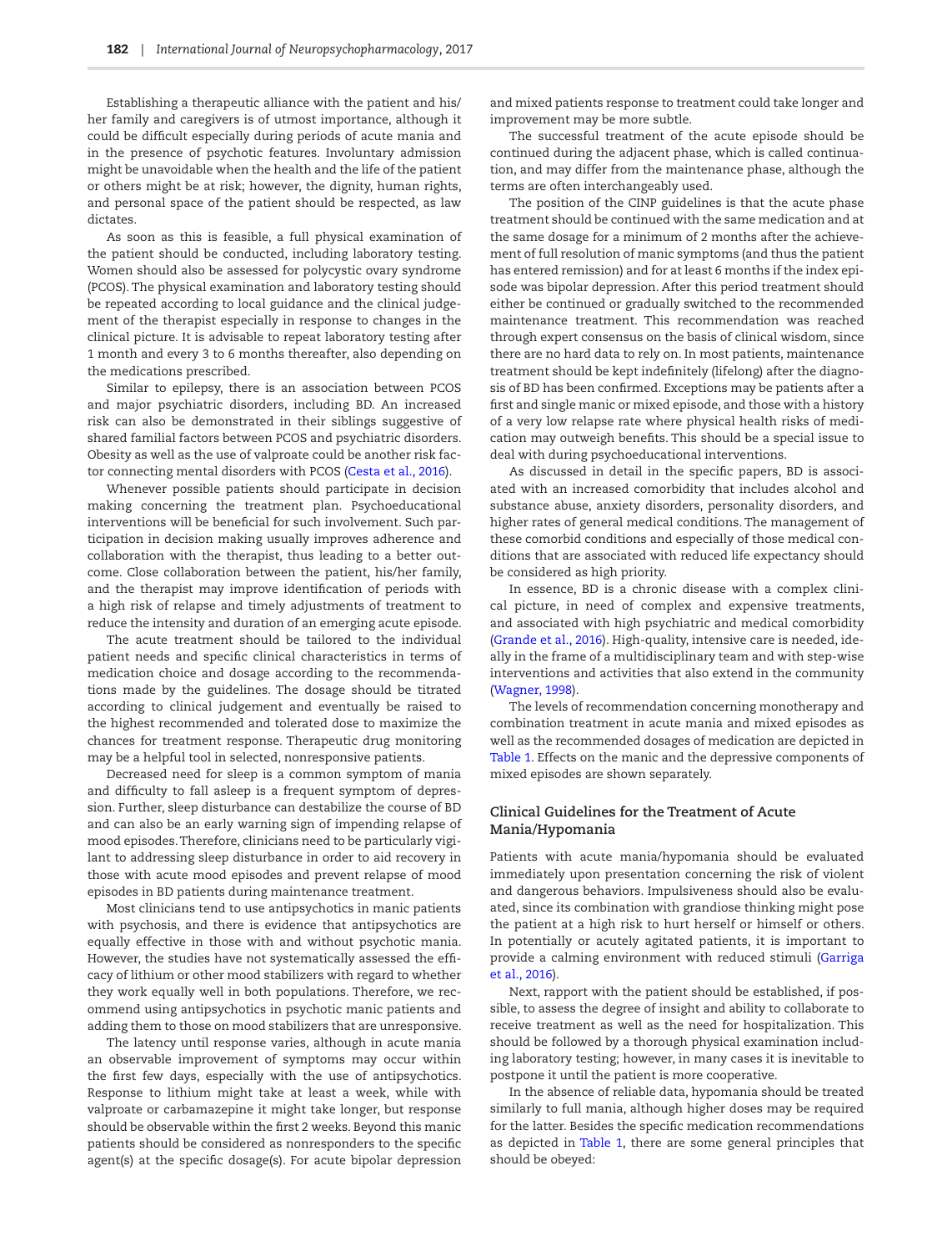|                     | Acute Mania    |                |                |                |                |                    | Mixed Episode      |                         |                     |                         |                                                                                      |  |  |
|---------------------|----------------|----------------|----------------|----------------|----------------|--------------------|--------------------|-------------------------|---------------------|-------------------------|--------------------------------------------------------------------------------------|--|--|
|                     | Mono           |                |                |                |                |                    |                    |                         |                     |                         |                                                                                      |  |  |
|                     | therapy        |                | Combination    |                |                |                    | Monotherapy        |                         | Combination with MS |                         |                                                                                      |  |  |
| Agent/modality      |                |                |                |                |                | MS Li Val Cbz FGAs | Manic<br>component | Depressive<br>component | Manic<br>component  | Depressive<br>component | Recommended<br>dosage (mg/d)                                                         |  |  |
| Aripiprazole        | $\mathbf{1}$   | $\overline{2}$ |                |                |                |                    | 3                  | 3                       |                     |                         | $15 - 30$                                                                            |  |  |
| Asenapine           | $1\,$          | $\overline{2}$ |                |                |                |                    | 3                  | 3                       |                     |                         | $10 - 20$                                                                            |  |  |
| Cariprazine         | $\mathbf{1}$   | $\frac{1}{2}$  |                |                |                | ÷.                 | ÷,                 | $\bar{a}$               |                     |                         | $3 - 12$                                                                             |  |  |
| Paliperidone        | $\mathbf{1}$   | 5              |                |                |                | $\sim$             | 3                  | 5                       |                     |                         | $3 - 12$                                                                             |  |  |
| Quetiapine          | $\mathbf{1}$   | $\overline{2}$ | $\overline{2}$ |                |                | ÷,                 | 5                  | ÷,                      |                     |                         | 400-800                                                                              |  |  |
| Risperidone         | $\mathbf{1}$   | $\overline{2}$ | L.             | 5              | ٠              | $\blacksquare$     | 3                  | ä,                      | 5                   | 5                       | $2 - 6$                                                                              |  |  |
| Valproate           | $\mathbf{1}$   | ä,             |                |                |                | $\overline{2}$     | 3                  | 4                       |                     |                         | 1200-3000 (loading<br>dose 20-30 mg/<br>kg body weight;<br>serum level<br>75-150 mg) |  |  |
| Carbamazepine       | $\overline{2}$ |                |                |                |                |                    | 3                  | 3                       |                     |                         | 600-1200 (serum<br>level 4-15 mg/l)                                                  |  |  |
| Haloperidol         | $\overline{2}$ | 2              | 2              | $\overline{2}$ | $\overline{2}$ |                    | ÷,                 |                         | 5                   | 5                       | $5 - 20$                                                                             |  |  |
| Lithium             | $\overline{2}$ | L              | L.             | ÷,             | $\overline{2}$ | ä,                 | 5                  |                         | ä,                  |                         | 600-1200<br>(serum level<br>0.8-1.3 mmol)                                            |  |  |
| Olanzapine          | $\overline{2}$ | $\overline{2}$ |                | $\overline{2}$ | 5              |                    | 3                  | 3                       | $\overline{2}$      | $\overline{2}$          | $10 - 20$                                                                            |  |  |
| <b>ECT</b>          | 3              | L,             |                | ä,             |                |                    | ÷,                 |                         |                     |                         |                                                                                      |  |  |
| Oxcarbazepine       | 3              | ä,             | $\overline{2}$ | ÷,             |                |                    |                    |                         |                     |                         | 900-1800                                                                             |  |  |
| Chlorpromazine      | $\overline{4}$ | L,             |                |                |                |                    |                    |                         |                     |                         | 300-1000                                                                             |  |  |
| Pimozide            | $\overline{4}$ | ä,             |                |                |                |                    | ä,                 |                         |                     |                         | $2 - 16$                                                                             |  |  |
| Tamoxifen           | $\overline{4}$ | 4              | 4              | ÷,             |                |                    | ÷,                 |                         |                     |                         | 40-80                                                                                |  |  |
| Ziprasidone         | $\overline{4}$ | 5              |                |                |                |                    | $\overline{4}$     | 4                       |                     |                         | 80-160                                                                               |  |  |
| <b>OFC</b>          | ÷,             | ä,             |                |                |                | ÷,                 | $\overline{4}$     | $\overline{4}$          |                     |                         | 6 and 25, 6 and 50,<br>12 and 50                                                     |  |  |
| Medroxyprogesterone | $\sim$         | $\overline{2}$ |                |                |                | ä,                 |                    |                         |                     |                         | 20                                                                                   |  |  |
| Allopurinol         |                | 5              | $\overline{2}$ | ÷,             |                | 5                  | L.                 |                         |                     |                         | 300-600                                                                              |  |  |
| Celecoxib           | ä,             | ä,             |                |                |                | ä,                 |                    |                         | 5                   | 5                       |                                                                                      |  |  |
| Eslicarbazepine     | 5              |                |                |                |                |                    |                    |                         |                     |                         |                                                                                      |  |  |
| Gabapentin          | 5              | 5              |                |                |                |                    |                    |                         |                     |                         |                                                                                      |  |  |
| Lamotrigine         | 5              | ä,             |                |                |                |                    |                    |                         |                     |                         |                                                                                      |  |  |
| Licarbazepine       | 5              |                |                |                |                |                    |                    |                         |                     |                         |                                                                                      |  |  |
| rTMS                | 5              | ä,             |                |                |                |                    |                    |                         |                     |                         |                                                                                      |  |  |
| Topiramate          | 5              | 5              |                |                |                |                    |                    |                         |                     |                         |                                                                                      |  |  |
| Verapamil           | 5              |                |                |                |                |                    |                    |                         |                     |                         |                                                                                      |  |  |
| <b>FEWP</b>         | ä,             |                |                | ä,             | 5              | ä,                 | ä,                 |                         |                     |                         |                                                                                      |  |  |

<span id="page-3-0"></span>

| Table 1. Level of Recommendation Concerning Monotherapy in Acute Mania/Mixed and Recommended Dosages for Medication Options |  |  |  |
|-----------------------------------------------------------------------------------------------------------------------------|--|--|--|
|-----------------------------------------------------------------------------------------------------------------------------|--|--|--|

Abbreviations: -, no data; Cbz, carbamazepine; ECT, Electroconvulsive therapy; FEWP, Free and Easy Wanderer Plus; FGA, first-generation antipsychotic; MS, mood stabilizer; NR, not recommended; OFC, olanzapine-fluoxetine combination; rTMS, repetitive Transcranial Magnetic Stimulation; Val, valproate.

The grading method including the levels of recommendation are described in detail in the 1st and 2nd papers on CINP treatment guidelines, which are included in the current supplement.

*First step*:

- Discontinue treatment with antidepressants
- Take into consideration any previous history of psychotic features
- Start with aripiprazole, asenapine, cariprazine, paliperidone, quetiapine, risperidone, or valproate monotherapy
- If the patient is already under one of the above first-step monotherapy or under combination therapy of any kind and response is unsatisfactory, switch to another first-step monotherapy
- If the personal history of the patient suggests that this is not an option, proceed to the next step and switch to the most suitable second-step treatment option based on treatment response and tolerability issues during previous episodes.

### *Second step:*

If the interventions recommended during the first step fail or the response is unsatisfactory, then apply:

- Olanzapine, lithium, carbamazepine, haloperidol, or ziprasidone monotherapy
- Combinations of lithium or valproate plus asenapine, aripiprazole, haloperidol, olanzapine
- Lithium plus allopurinol\*
- Valproate plus a first-generation antipsychotic (FGA)
- Valproate plus celecoxib\*

*Third step:*

• Combination treatment of lithium or valproate with quetiapine or risperidone

#### *Fourth step:*

- Apply ECT on top of pharmacological treatment or switch to oxcarbazepine monotherapy
- The fourth step includes monotherapy with chlorpromazine, pimozide, tamoxifen options are also combination treat-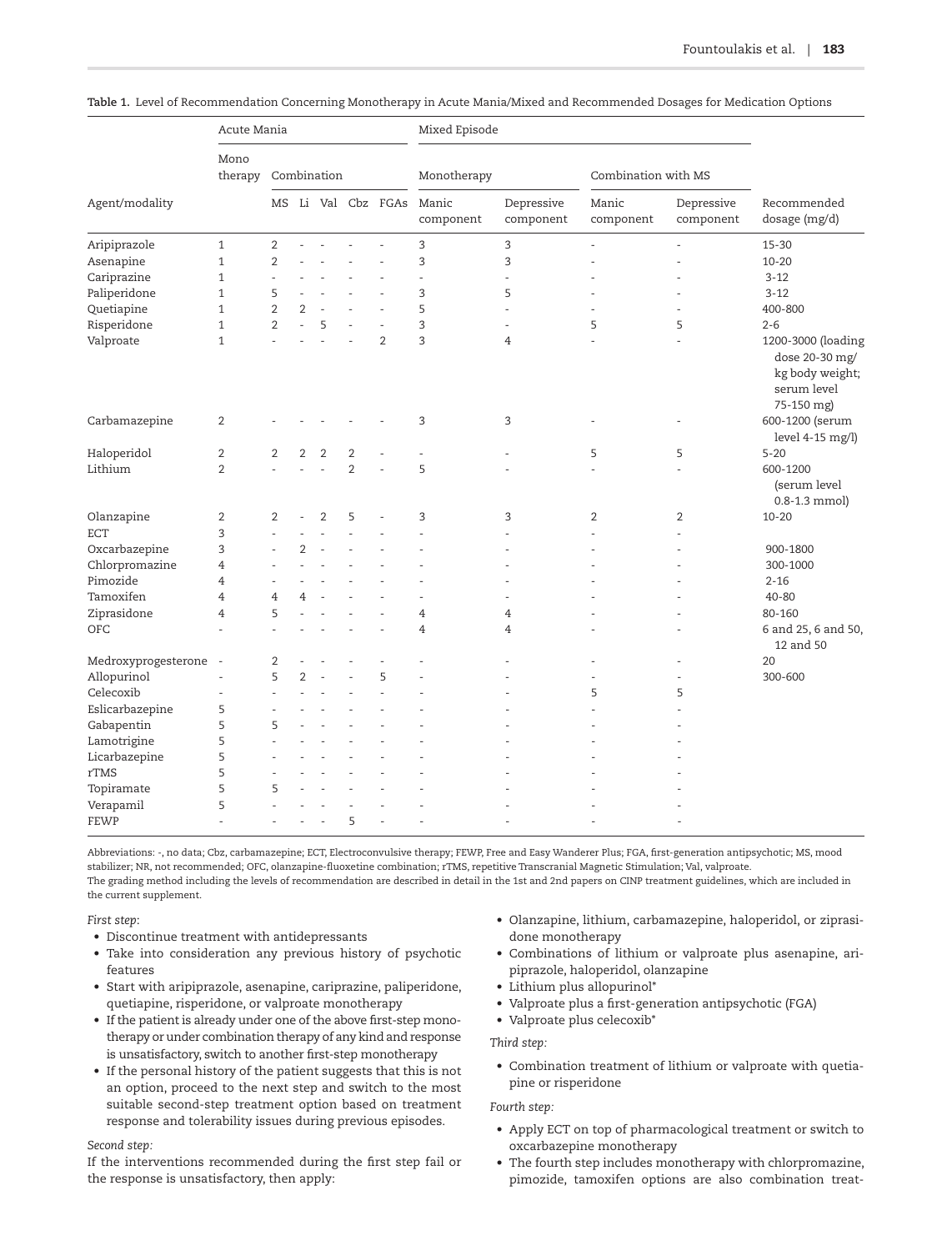ments of lithium or valproate plus tamoxifen, or the combination of risperidone plus lithium. In patients with residual manic/hypomanic symptoms, oxcarbazepine addition to lithium may be helpful.

• If a full mixed episode according to DSM-IV criteria is present, then the choice should be olanzapine-fluoxetine combination (OFC) or ziprasidone monotherapy

#### *Fifth step:*

• Various combinations of medication according to anecdotal knowledge or the personal experience of the therapist; ECT if not applied earlier

#### *Not recommended:*

- Monotherapy with eslicarbazepine, gabapentin, lamotrigine, licarbazepine, rTMS, topiramate, verapamil
- Combination therapy of lithium or valproate plus paliperidone, ziprasidone, gabapentin, topiramate or Free and Easy Wanderer Plus (FEWP) and the combination of allopurinol plus a mood stabilizer (other than lithium) or an FGA (other than chlorpromazine or haloperidol)
- Medroxyprogesterone plus a mood stabilizer
- Valproate is not suitable for women of child bearing age

#### *Note:*

- \* no wide clinical experience
	- Recommendation of dismissing a treatment option is based on the efficacy and safety of this specific treatment option in acute mania. However, an agent or treatment modality that is otherwise not recommended during the acute phase could be added for specific reasons (e.g., starting with lamotrigine early during mania to prevent future depressive episodes in patients with depressive predominant polarity or topiramate for weight reduction.)

The step-wise algorithm for acute mania/hypomania is shown in [Table 2](#page-4-0). Comparison of the CINP guidelines to various other previously developed guidelines for acute mania is shown in [Table 3.](#page-5-0)

## **Clinical Guidelines for the Treatment of Acute Bipolar Depression**

The assessment of suicidal and self-harm risk has priority in BD patients with an acute depressive episode. Next, insight and willingness to adhere to the treatment plan as well as the social support network should be evaluated. Based on this information, a decision whether hospitalization (even involuntary) is mandatory should be made. An overview of the study data this clinical guideline is based on is shown in [Table 4](#page-6-0).

The following stepwise treatment algorithm has been put forward by the task force:

#### *First step:*

- Start with quetiapine or lurasidone
- Consider CBT as add-on to medication according to the patient preference and to availability. Never consider CBT as monotherapy

#### *Second step:*

- Monotherapy with olanzapine or OFC
- Combination of a mood stabilizer with lurasidone, modafinil, or pramipexole
- Lithium plus lamotrigine or pioglitazone\*
- Add escitalopram or fluoxetine to ongoing therapy
- For the treatment of comorbid anxiety add paroxetine, quetiapine, valproate, or lurasidone, and consider mindfulnessbased interventions as add-on to ongoing therapy

#### <span id="page-4-0"></span>**Table 2.** Clinical Guideline to Treat Acute Manic and Mixed Episodes

| 1st step        | • Discontinue treatment with antidepressants                                                                                                                                                           |
|-----------------|--------------------------------------------------------------------------------------------------------------------------------------------------------------------------------------------------------|
|                 | • Take into consideration the previous history of psychotic features                                                                                                                                   |
|                 | • Start with aripiprazole, quetiapine, cariprazine, paliperidone, quetiapine, risperidone, valproate, or asenapine<br>monotherapy                                                                      |
|                 | • Consider IPSRT as add-on to medication according to clinical judgement, patient preferences and availability. Never<br>utilize IPSRT as monotherapy                                                  |
| 2nd step        | Apply                                                                                                                                                                                                  |
|                 | • Olanzapine, lithium, carbamazepine, or haloperidol monotherapy                                                                                                                                       |
|                 | • Combinations of lithium or valproate plus aripiprazole, haloperidol, olanzapine, quetiapine, or risperidone                                                                                          |
|                 | • Lithium plus allopurinol or oxcarbazepine                                                                                                                                                            |
|                 | • Valproate plus a FGA                                                                                                                                                                                 |
|                 | • A mood stabilizer plus medroxyprogesterone                                                                                                                                                           |
|                 | • Valproate plus celecoxib                                                                                                                                                                             |
| 3rd step        | • ECT on top of pharmacological treatment                                                                                                                                                              |
|                 | • Oxcarbazepine monotherapy.                                                                                                                                                                           |
| 4th step        | • Monotherapy with chlorpromazine, pimozide, tamoxifen, or ziprasidone.                                                                                                                                |
|                 | • Combination of lithium or valproate plus tamoxifen                                                                                                                                                   |
|                 | • Combination of risperidone plus lithium                                                                                                                                                              |
|                 | • OFC or ziprasidone monotherapy in mixed episodes                                                                                                                                                     |
| 5th step        | • Various combinations of medication according to anecdotal knowledge or the personal experience of the therapist                                                                                      |
|                 | • ECT if not applied earlier                                                                                                                                                                           |
| Not recommended | Monotherapy with eslicarbazepine, gabapentin, lamotrigine, licarbazepine, rTMS, topiramate, verapamil, and                                                                                             |
|                 | combination therapy of lithium or valproate plus paliperidone, ziprasidone, gabapentin, topiramate or FEWP and the<br>combination of allopurinol plus a mood stabilizer (other than lithium) or an FGA |

Abbreviations: ECT, electroconvulsive therapy; FEWP, Free and Easy Wanderer Plus; FGA, first-generation antipsychotic; IPSRT, interpersonal and social rhythms therapy; OFC, olanzapine fluoxetine combination;rTMS, repetitive Transcranial Magnetic Stimulation.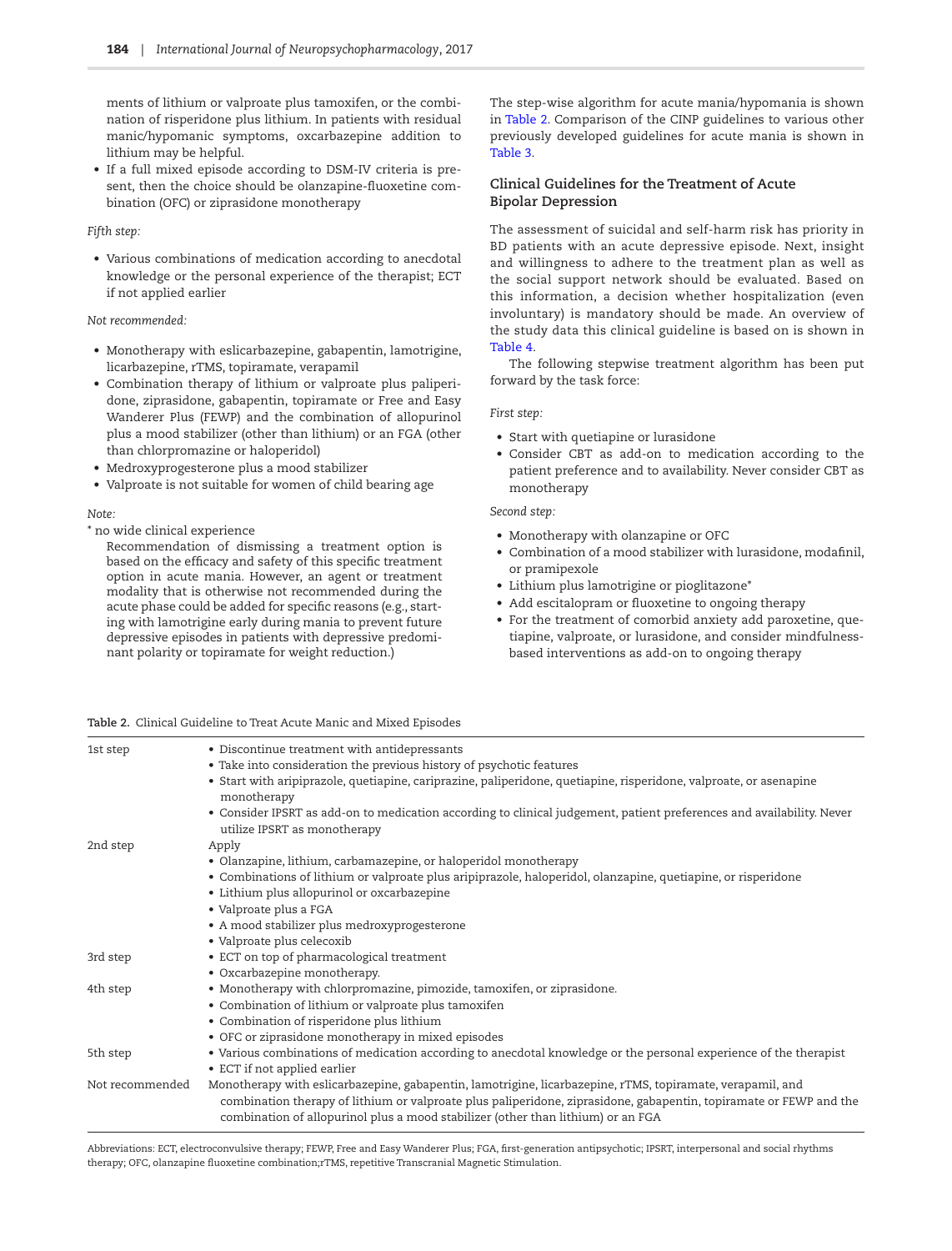*Third step:*

- Valproate, aripiprazole, imipramine, phenelzine, or lamotrigine monotherapy
- Lithium plus L-sulpiride

*Fourth step:*

- Start with tranylcypromine or lithium monotherapy
- Venlafaxine in combination with an antimanic agent
- Armodafinil or intravenous ketamine in combination with a mood stabilizer
- Lithium plus fluoxetine or lamotrigine
- Carbamazepine plus FEWP
- Levothyroxine (L-T4) plus a mood stabilizer
- Lithium plus oxcarbazepine

*Fifth step:*

- ECT
- Various combinations of medication according to anecdotal knowledge or the personal experience of the therapist

*Not recommended:*

- Monotherapy with donepezil, paroxetine (except for comorbid anxiety), ziprasidone, gabapentin, and TMS
- Combination of any mood stabilizer with agomelatine, paroxetine, ziprasidone, bupropion, celecoxib, levetiracetam, lisdexamfetamine, risperidone, or pregnenolone
- Memantine plus lamotrigine
- Lithium plus aripiprazole, donepezil, or imipramine
- Risperidone or ziprasidone for concomitant anxiety

*Note:*

#### \* no wide clinical experience

Some agents may put the patient at a higher risk to switch (e.g., antidepressants or stimulants) [\(Pacchiarotti et al., 2013](#page-15-2)). In spite of the monotherapy recommendation, it is at the therapist's discretion to add an antimanic agent as a prophylactic measure, since, for most of these agents and contrary to common believes, the data are negative or equivocal for switching.

The stepwise algorithm for acute bipolar depression is shown in [Table 5.](#page-7-0) The comparison of the CINP guidelines to other previously developed guidelines for acute bipolar depression is shown in [Table 6.](#page-7-1)

## **Clinical Guidelines for the Treatment during the Maintenance Phase**

It is expected that during the maintenance period, most patients should have full capacity to participate in decisions concerning her/his treatment plan, especially if they have had psychoeducational interventions. Such participation in decision making not only is in accord with social and political ethics, human

#### <span id="page-5-0"></span>**Table 3.** Comparison of CINP Clinical Guidelines to Other Previously Developed Guidelines for Acute Mania

|                 | <b>CINP 2017</b> | WFSBP 2013 <sup>a</sup> | CANMAT and ISBD 2013 | <b>NICE 2014</b> <sup>b</sup> | BAP 2016 <sup>b</sup> |
|-----------------|------------------|-------------------------|----------------------|-------------------------------|-----------------------|
| Aripiprazole    | 1                | 1                       | $\mathbf{1}$         |                               | 3                     |
| Asenapine       | $\mathbf{1}$     | $\overline{2}$          | $\mathbf{1}$         |                               | 3                     |
| Cariprazine     | 1                |                         | 3                    |                               | 3                     |
| Paliperidone    | $\mathbf{1}$     | 3                       | 1                    |                               | 3                     |
| Quetiapine      | 1                | $\overline{2}$          | 1                    | 1                             | 1                     |
| Risperidone     | 1                | $\mathbf{1}$            | 1                    | 1                             | 1                     |
| Valproate       | $\mathbf{1}$     | $\mathbf{1}$            | $\mathbf{1}$         | 1                             | $\overline{2}$        |
| Carbamazepine   | 2                | $\overline{2}$          | 2                    |                               | 3                     |
| Haloperidol     | $\overline{2}$   | $\overline{2}$          | $\overline{2}$       | 1                             | 1                     |
| Lithium         | 2                | $\overline{2}$          | 1                    | 1                             | 3                     |
| Olanzapine      | $\overline{2}$   | $\overline{2}$          | $\mathbf{1}$         | 1                             | 1                     |
| <b>ECT</b>      | 3                | 4                       | 2                    |                               | 3                     |
| Oxcarbazepine   | 3                | 4                       | 3                    |                               |                       |
| Chlorpromazine  | 4                | 3                       | 3                    |                               | 3                     |
| Pimozide        | 4                | 3                       |                      |                               | 3                     |
| Tamoxifen       | 4                | 3                       | 3                    |                               |                       |
| Ziprasidone     | 4                | $\mathbf{1}$            | $\mathbf{1}$         |                               | 3                     |
| Eslicarbazepine | <b>NR</b>        |                         |                      |                               |                       |
| Gabapentin      | <b>NR</b>        | <b>NR</b>               | <b>NR</b>            | $\rm NR$                      |                       |
| Lamotrigine     | <b>NR</b>        | <b>NR</b>               | <b>NR</b>            | <b>NR</b>                     |                       |
| Licarbazepine   | <b>NR</b>        |                         |                      |                               |                       |
| $rT\rm{MS}$     | <b>NR</b>        |                         |                      |                               |                       |
| Topiramate      | <b>NR</b>        | <b>NR</b>               | <b>NR</b>            | <b>NR</b>                     |                       |
| Verapamil       | <b>NR</b>        |                         |                      |                               |                       |
| Phenytoin       |                  | 3                       |                      |                               |                       |
| Clozapine       |                  | 4                       | 3                    |                               | 3                     |
| Amisulpride     |                  | 4                       |                      |                               | 3                     |
| Clonazepam      |                  | 4                       |                      |                               |                       |
| Leviracetam     |                  | 4                       |                      |                               |                       |
| Lorazepam       |                  | 4                       |                      |                               |                       |

Abbreviations: ECT, electroconvulsive treatment NR, not recommended; rTMS, repetitive Transcranial Magnetic Stimulation.

The grading is not uniform; instead it reflects the grading utilized by individual guidelines and the table aims only to give an image of how different guidelines prioritize treatment options).

*a* NICE and BAP ordering is on the basis of line of treatment.

*b* Step 2 in the WFSBP guideline would be a combination of two grade "1".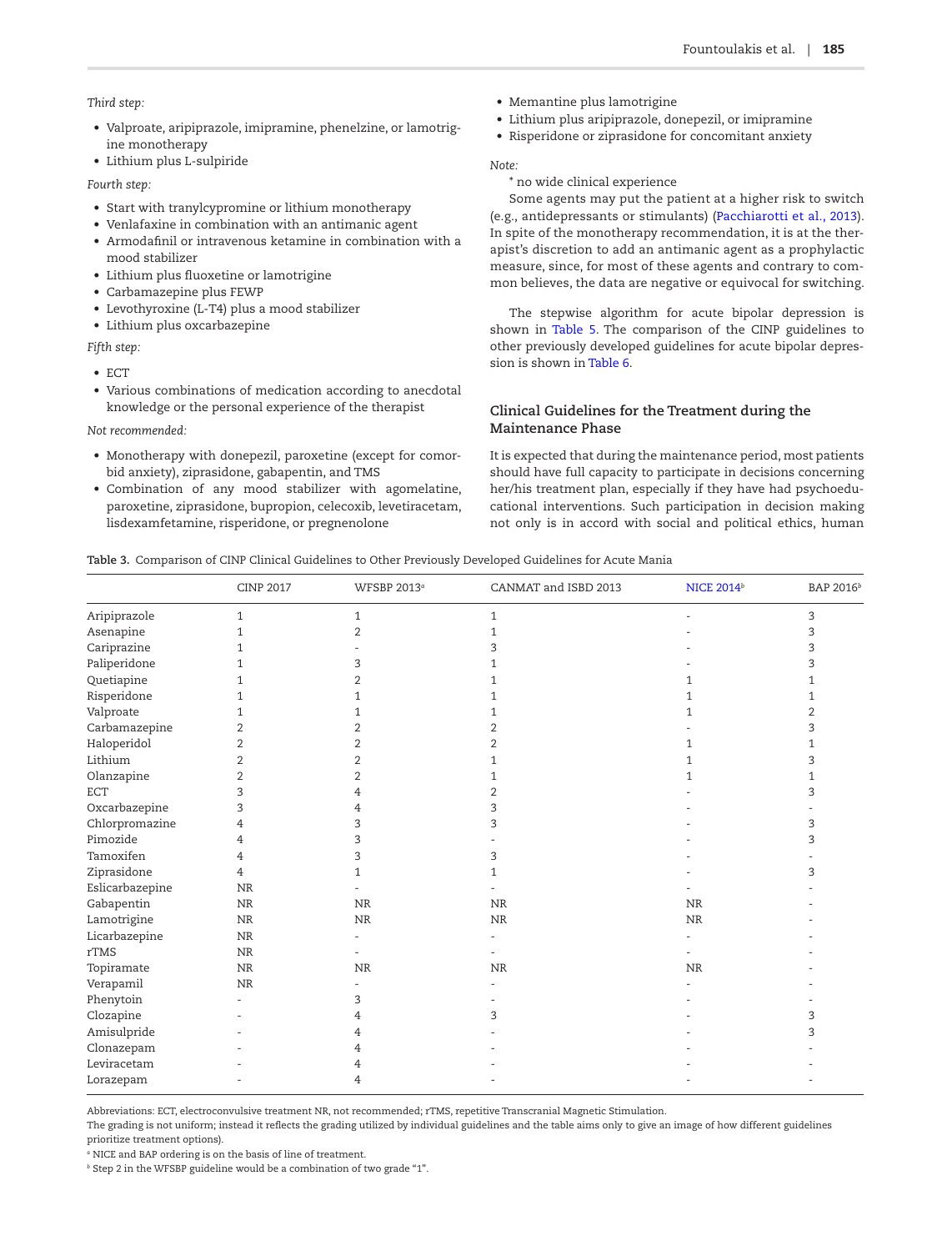|                      | Monotherapy    |                |                |                          |                | Combination  |                          |                |                          |                                   |  |
|----------------------|----------------|----------------|----------------|--------------------------|----------------|--------------|--------------------------|----------------|--------------------------|-----------------------------------|--|
| Agent/modality       | Overall        | $BD-I$         | $BD-II$        | Comorbid<br>anxiety      | MS             | Cbz          | Lam                      | Li             | Val                      | Recommended<br>Dosage (mg/d)      |  |
| Quetiapine           | $\mathbf{1}$   | 3              | 3              | 3                        | ä,             | ÷,           | ä,                       | ÷,             | ÷,                       | 300-600                           |  |
| <b>OFC</b>           | $\overline{2}$ | 3              | ä,             | ÷,                       | $\overline{2}$ |              |                          |                | ÷.                       | $6 + 25$ ; $6 + 50$ ; $12 + 50$   |  |
| Lurasidone           | $\overline{2}$ | ÷.             | ÷.             | 3                        | $\overline{2}$ | ÷            |                          | ÷              | $\overline{\phantom{a}}$ | $20 - 120$                        |  |
| Escitalopram         | $\overline{2}$ | ä,             | 3              | ÷,                       | ä,             | L.           |                          | ÷,             | $\overline{\phantom{a}}$ | 10                                |  |
| Fluoxetine           | $\overline{2}$ | ÷,             | 3              | ÷,                       |                |              | ä,                       | 4              | ä,                       | $20 - 80$                         |  |
| Valproate            | 3              | 3              | 5              | 3                        |                |              | ä,                       | ÷,             | ÷.                       | 500-2500 (50-100 mcg/mL)          |  |
| Aripiprazole         | 3              | 3              | L.             | L.                       |                |              | L.                       | 5              | ä,                       | $5 - 30$                          |  |
| Imipramine           | 3              |                | ÷,             | ÷,                       |                |              | ÷,                       | 5              | $\overline{\phantom{a}}$ | 75-300                            |  |
| Phenelzine           | 3              | $\overline{a}$ | ÷,             | ÷                        |                |              | ÷,                       | ÷,             | $\blacksquare$           | $15 - 90$                         |  |
| Olanzapine           | $\overline{4}$ | $\overline{4}$ | ä,             | ä,                       |                | Ē,           | ä,                       | ÷,             | $\overline{\phantom{a}}$ | $5 - 20$                          |  |
| Lamotrigine          | 4              | 4              | 4              |                          |                |              | ä,                       | $\overline{4}$ | $\bar{a}$                | $50 - 200$                        |  |
| Tranylcypromine      | 4              | $\overline{4}$ | 4              | ä,                       |                |              | ä,                       | ä,             | $\overline{\phantom{a}}$ | $20 - 30$                         |  |
| Venlafaxine          | 4              | 4              | 4              | ä,                       | ä,             | ÷,           | ä,                       | ÷.             | $\overline{\phantom{a}}$ | $75 - 225$                        |  |
| Carbamazepine        | 4              | ä,             | ä,             | $\overline{\phantom{a}}$ | ä,             | ä,           | ÷,                       | ÷,             | $\blacksquare$           | 300-800                           |  |
| Lithium              | 5              | ÷,             | $\overline{4}$ | 5                        | ä,             | ÷,           | $\overline{2}$           | ÷,             | $\bar{a}$                | 600-1800                          |  |
| Paroxetine           | 5              | 5              | 5              | 3                        | 5              | 5            | ä,                       | 5              | 5                        | 20                                |  |
| Gabapentin           | 5              | $\overline{a}$ | ä,             | L.                       | ä,             | ÷,           | $\overline{a}$           | L.             | $\sim$                   |                                   |  |
| rTMS                 | 5              | $\overline{a}$ | 4              | 5                        | ä,             | ÷,           | $\overline{a}$           | ÷.             | ÷.                       |                                   |  |
| Ziprasidone          | 5              | 5              | ä,             | 5                        | 5              | ÷,           | 5                        | 5              | 5                        |                                   |  |
| FEWP                 | ä,             |                | ä,             | ä,                       | ÷,             | $\mathbf{1}$ | ÷,                       | ÷,             | ÷,                       | $36$ g/d                          |  |
| Levothyroxine (L-T4) | ä,             |                |                | ÷,                       | $\overline{2}$ | ä,           | ä,                       | $\sim$         | $\overline{\phantom{a}}$ | 300 mcg/d                         |  |
| Modafinil            |                |                |                | ä,                       | $\overline{2}$ | ÷,           | ä,                       | ÷,             | $\overline{\phantom{a}}$ | $100 - 200$                       |  |
| Pioglitazone         |                |                |                | ä,                       | ä,             | ÷.           | ä,                       | $\overline{2}$ | $\overline{\phantom{a}}$ | 30                                |  |
| Pramipexole          |                |                |                | ä,                       | $\overline{2}$ | ä,           | ä,                       | ÷,             | $\bar{a}$                | $1 - 3$                           |  |
| Armodafinil          |                | ÷.             |                | ä,                       | $\overline{4}$ | ä,           | ä,                       | ÷.             | $\bar{a}$                | 150                               |  |
| Ketamine             |                |                |                |                          | 4              |              |                          |                |                          | 0.5 mg/kg i.v. (single<br>dosage) |  |
| L-sulpiride          |                |                |                | 5                        | ٠              |              | $\overline{a}$           | 3              | $\sim$                   | $50 - 75$                         |  |
| Oxcarbazepine        |                |                | ÷,             | 3                        | ÷,             | ä,           | $\overline{a}$           | $\overline{2}$ | $\blacksquare$           | 600-1200                          |  |
| Agomelatine          |                |                | ÷,             | ÷,                       | 5              | ä,           | $\overline{\phantom{a}}$ | 5              | 5                        |                                   |  |
| Imipramine           |                |                |                |                          | ä,             |              | ÷,                       | 5              | ä,                       |                                   |  |
| Memantine            |                |                |                | L,                       | ÷,             | ä,           | 5                        | ÷,             | ÷,                       |                                   |  |
| Levetiracetam        |                |                | ä,             | $\sim$                   | 5              | ä,           | ä,                       | $\sim$         |                          |                                   |  |
| Bupropion            |                |                | ÷,             | $\sim$                   | 5              | ÷.           | $\overline{a}$           |                |                          |                                   |  |
| Celecoxib            |                |                | ÷,             | ÷,                       | 5              | J.           | L                        |                |                          |                                   |  |
| Risperidone          |                |                |                | 5                        | 5              |              |                          |                |                          |                                   |  |
|                      |                |                |                |                          |                |              |                          |                |                          |                                   |  |

<span id="page-6-0"></span>**Table 4.** Level of Recommendation Concerning Monotherapy and Combination Treatment in Acute Bipolar Depression and also for Comorbid Anxiety

Abbreviations: -, no data; Cbz, carbamazepine; FEWP, Free and Easy Wanderer Plus; Lam, lamotrigine; MS, mood stabilizer; NR, not recommended; OFC, olanzapinefluoxetine combination; rTMS, repetitive Transcranial Magnetic Stimulation; Val, valproate.

Recommended dosages for medication options are also shown.

The grading method including the levels of recommendation are described in detail in the 1st and 2nd papers on CINP treatment guidelines, which are included in the current supplement.

rights, and citizen empowerment issues, but usually it also improves adherence and collaboration with the therapist, thus leading to a better outcome. During the maintenance phase it is important to have in mind that at least one-third of BD patients frequently fail to take their medication [\(Scott and Pope, 2002](#page-15-3)) as prescribed, and that nonadherence leads to more frequent recurrences, hospitalizations, and sometimes to death by suicide ([Muller-Oerlinghausen et al., 1992](#page-14-2); [Adams and Scott, 2000;](#page-12-0) [Colom et al., 2000](#page-13-8)).

To enhance treatment adherence it is important to recognize the contributing factors ([Sajatovic et al., 2004\)](#page-15-4) and involve both the patient and his/her family in the decision making with psychoeducational support [\(van Gent and Zwart, 1991;](#page-15-5) [Sajatovic et al., 2004\)](#page-15-4). In this context, the collaboration between the patient and his/her family with the therapist concerning the monitoring of symptoms can lead to the identification of

periods with a high risk of relapse, and if necessary to adjustments in treatment or to early targeted interventions to reduce the intensity and duration of an emerging acute episode.

The successful treatment of the acute episode should be perpetuated during the phase that is called continuation and may differ from the maintenance phase, although the terms are often interchangeably used. Maintenance treatment should be kept indefinitely (lifelong) after the diagnosis of BD has been confirmed. Exceptions may be patients after a first and single manic or mixed episode, and those with a history of a very infrequent relapses where physical health risks of medication may outweigh benefits. This should be a special issue to deal with during psychoeducational interventions.

A difficult question is whether it is wise to continue the index medication used for the acute episode. This is an option adopted by many guidelines. The position of the CINP guidelines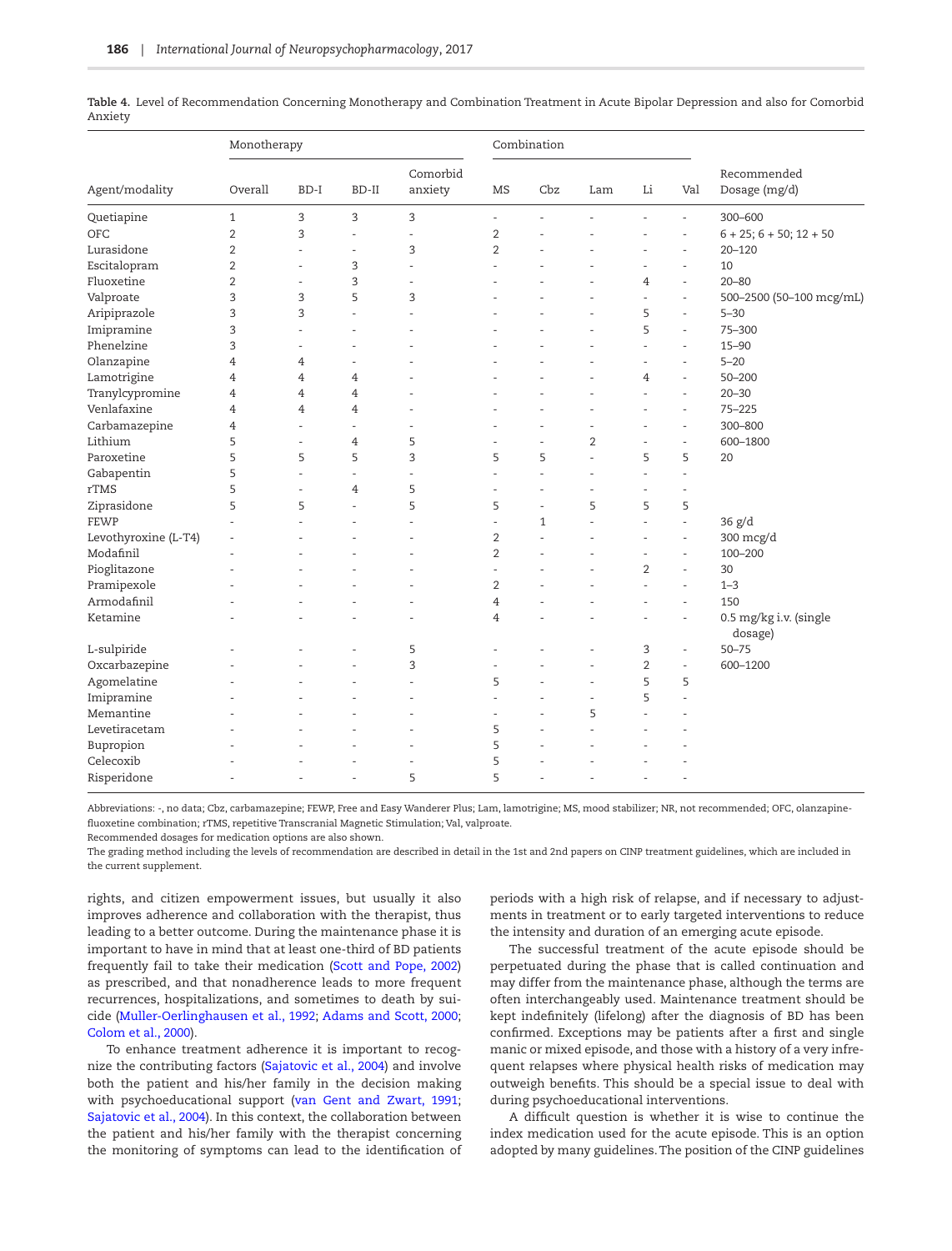<span id="page-7-0"></span>

|  |  | <b>Table 5.</b> Clinical Guideline to Treat Acute Bipolar Depressive Episodes |  |  |  |  |  |  |  |  |
|--|--|-------------------------------------------------------------------------------|--|--|--|--|--|--|--|--|
|--|--|-------------------------------------------------------------------------------|--|--|--|--|--|--|--|--|

| 1st step        | • Start with quetiapine, lurasidone, or OFC                                                                                                                                                                                                                                                                                                                                                                                                                  |  |  |  |  |  |  |  |
|-----------------|--------------------------------------------------------------------------------------------------------------------------------------------------------------------------------------------------------------------------------------------------------------------------------------------------------------------------------------------------------------------------------------------------------------------------------------------------------------|--|--|--|--|--|--|--|
|                 | • Consider add-on CBT. Never consider CBT as monotherapy                                                                                                                                                                                                                                                                                                                                                                                                     |  |  |  |  |  |  |  |
| 2nd step        | • Monotherapy with valproate or lithium                                                                                                                                                                                                                                                                                                                                                                                                                      |  |  |  |  |  |  |  |
|                 | • Combination of a mood stabilizer with lurasidone, modafinil, or pramipexole                                                                                                                                                                                                                                                                                                                                                                                |  |  |  |  |  |  |  |
|                 | • Lithium plus pioglitazone                                                                                                                                                                                                                                                                                                                                                                                                                                  |  |  |  |  |  |  |  |
|                 | • Carbamazepine plus FEWP                                                                                                                                                                                                                                                                                                                                                                                                                                    |  |  |  |  |  |  |  |
|                 | • Add escitalopram or fluoxetine on ongoing therapy                                                                                                                                                                                                                                                                                                                                                                                                          |  |  |  |  |  |  |  |
|                 | • For the treatment of comorbid anxiety add paroxetine, quetiapine, valproate, or lurasidone, and consider                                                                                                                                                                                                                                                                                                                                                   |  |  |  |  |  |  |  |
|                 | mindfulness-based interventions as add-on ongoing therapy                                                                                                                                                                                                                                                                                                                                                                                                    |  |  |  |  |  |  |  |
| 3rd step        | • Aripiprazole, imipramine, or phenelzine monotherapy                                                                                                                                                                                                                                                                                                                                                                                                        |  |  |  |  |  |  |  |
|                 | • Lithium plus oxcarbazepine or L-sulpiride                                                                                                                                                                                                                                                                                                                                                                                                                  |  |  |  |  |  |  |  |
| 4th step        | • Olanzapine, lamotrigine, tranylcypromine, or carbamazepine monotherapy                                                                                                                                                                                                                                                                                                                                                                                     |  |  |  |  |  |  |  |
|                 | • Venlafaxine preferably in combination with an antimanic agent                                                                                                                                                                                                                                                                                                                                                                                              |  |  |  |  |  |  |  |
|                 | • Armodafinil or ketamine on a mood stabilizer                                                                                                                                                                                                                                                                                                                                                                                                               |  |  |  |  |  |  |  |
|                 | • Lithium plus fluoxetine or lamotrigine                                                                                                                                                                                                                                                                                                                                                                                                                     |  |  |  |  |  |  |  |
| 5th step        | $\bullet$ ECT                                                                                                                                                                                                                                                                                                                                                                                                                                                |  |  |  |  |  |  |  |
|                 | • Various combinations of medication according to anecdotal knowledge or the personal experience of the<br>therapist                                                                                                                                                                                                                                                                                                                                         |  |  |  |  |  |  |  |
| Not recommended | Monotherapy with donepezil, paroxetine (except for comorbid anxiety), ziprasidone, gabapentin, lithium<br>and rTMS, combination of any mood stabilizer with agomelatine, paroxetine, ziprasidone, bupropion,<br>celecoxib, levetiracetam, lisdexamfetamine or risperidone, Memantine plus lamotrigine and lithium plus<br>aripiprazole, donepezil or imipramine. Not recommended also risperidone or ziprasidone for the treatment<br>of concomitant anxiety |  |  |  |  |  |  |  |
|                 |                                                                                                                                                                                                                                                                                                                                                                                                                                                              |  |  |  |  |  |  |  |

Abbreviations: CBT, cognitive behavioral treatment; Cbz, carbamazepine; ECT, electroconvulsive therapy; FEWP, Free and Easy Wanderer Plus; IPSRT, interpersonal and social rhythms therapy; Lam, lamotrigine; MS, mood stabilizer; OFC, olanzapine fluoxetine combination; rTMS, repetitive Transcranial Magnetic Stimulation; Val, valproate.

<span id="page-7-1"></span>

|  | <b>Table 6.</b> Comparison of the CINP Clinical Guidelines with Other Previously Developed Guidelines for Acute Bipolar Depression |  |  |  |  |  |  |  |  |  |  |  |  |  |  |
|--|------------------------------------------------------------------------------------------------------------------------------------|--|--|--|--|--|--|--|--|--|--|--|--|--|--|
|--|------------------------------------------------------------------------------------------------------------------------------------|--|--|--|--|--|--|--|--|--|--|--|--|--|--|

|                 | <b>CINP 2017</b> | WFSBP 2013 <sup>a</sup> | CANMAT and ISBD 2013 | <b>NICE 2014</b> b | BAP 2016 <sup>b</sup> |
|-----------------|------------------|-------------------------|----------------------|--------------------|-----------------------|
| Lurasidone      |                  |                         | 2                    |                    |                       |
| OFC             |                  |                         |                      |                    |                       |
| Quetiapine      |                  |                         |                      |                    |                       |
| Valproate       |                  |                         |                      |                    |                       |
| Lithium         |                  | 5                       |                      |                    |                       |
| Escitalopram    |                  |                         |                      |                    |                       |
| Fluoxetine      |                  | 3                       |                      |                    |                       |
| Aripiprazole    |                  |                         | NR                   |                    |                       |
| Imipramine      |                  |                         |                      |                    |                       |
| Phenelzine      |                  |                         |                      |                    |                       |
| Carbamazepine   |                  |                         |                      |                    |                       |
| Lamotrigine     |                  |                         |                      |                    |                       |
| Olanzapine      |                  |                         |                      |                    |                       |
| Tranylcypromine |                  |                         |                      |                    |                       |
| ECT             | 5                |                         | 3                    |                    |                       |
| Gabapentin      | $\rm NR$         |                         | NR                   |                    |                       |
| Leviracetam     |                  |                         | <b>NR</b>            |                    |                       |
| L-thyroxine     |                  |                         |                      |                    |                       |
| Paroxetine      | NR               |                         |                      |                    | 3                     |
| Risperidone     | ۰                |                         | <b>NR</b>            |                    |                       |
| rTMS            | $\rm NR$         |                         |                      |                    |                       |
| Ziprasidone     | $\rm NR$         |                         | NR                   |                    |                       |

Abbreviations: ECT, electroconvulsive therapy; NR, not recommended; OFC, olanzapine-fluoxetine combination; rTMS, repetitive Transcranial Magnetic Stimulation. The grading is not uniform; instead it reflects the grading utilized by individual guidelines and the table aims only to give an image of how different guidelines prioritize treatment options.

*a* WFSBP: Recommendation reflects only monotherapy not considering evidence derived from combination treatment (except OFC).

*b* NICE and BAP ordering is on the basis of line of treatment.

is that the acute-phase treatment should be continued for a minimum of 2 months after the achievement of full resolution of symptoms (and thus the patient has entered remission), and after this period treatment should gradually be changed into the recommended maintenance treatment.

Of utmost importance is the identification of subsyndromal or subthreshold symptoms that are more often of depressive polarity. In case of the presence of these clinical features, the therapist might consider to add on a treatment that is efficacious in acute mania or depression depending on the polarity of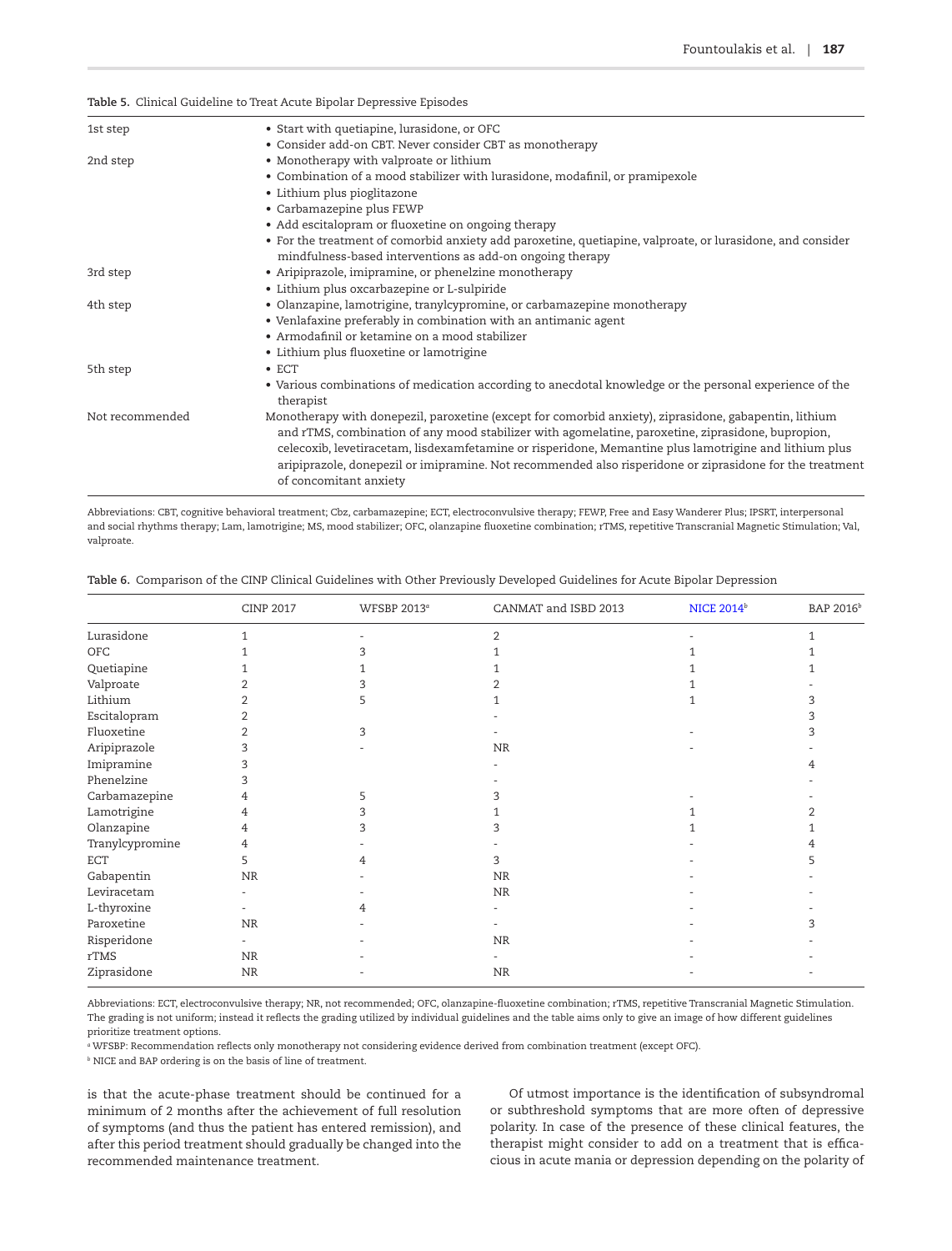these subthreshold or subsyndromal symptoms. However, it is obvious that this might lead to polypharmacy with little scientific support. As discussed in detail in the accompanying papers, BD is associated with frequent comorbidity that includes alcohol and substance abuse, anxiety disorders, personality disorders, and higher rates of general medical conditions. The management of these comorbid conditions and especially of those medical conditions that are associated with reduced life expectancy should be considered high priority.

Essentially BD is a chronic disease displaying a complex clinical picture with high psychiatric and medical comorbidity, which demands high-quality intensive and expensive care. A multidisciplinary team approach following an organized step-by-step manner with interventions and activities that also extend in the community is often mandatory [\(Wagner, 1998\)](#page-15-1).

A number of specific clinical variables with research data supporting their usefulness in the decision-making process should be assessed. These include the predominant polarity, and the presence of psychotic features, mixed episodes, and rapid cycling. Other clinical features might be important (e.g., suicidality); however, there are no hard data to dictate their targeted treatment.

More specifically, first consider whether a predominant polarity is present when starting maintenance treatment (Carvalho et al., [2015\)](#page-13-9). Then consider the possibility to stage the disorder, having in mind that probably the predominant polarity changes into depressive with the progression of the disease. Consider the presence of psychotic symptoms in the course of the disorder. Search for the recurrent emergence of mixed episodes in the past and decide whether the patient should be classified as rapid cycling.

If the treatment during the most recent episode needs to be completely different from the options that are suggested for the maintenance phase in the specific patient, keep it for the continuation phase and gradually taper it against one of the recommended treatments for the maintenance phase. An overview of the data the clinical guideline is based on is shown in [Table 7](#page-8-0).

*First step:*

- Take predominant polarity (if evident) into consideration
- Start with lithium, aripiprazole, olanzapine, paliperidone, quetiapine, or risperidone, including Risperidone Long Acting Injectable (RLAI) monotherapy depending on predominant polarity
- Consider CBT or psychoeducation as add-on to medication on the basis of clinical judgement of the therapist and according to the patient preference and to availability. Never consider CBT or psychoeducation as monotherapy

#### *Second step:*

- Add fluoxetine, lamotrigine, or lithium on the first-step option (depending on predominant polarity)
- Lithium plus carbamazepine
- Quetiapine plus lithium or valproate
- Olanzapine or aripiprazole plus a mood stabilizer

#### *Third step:*

Add RLAI, valproate, carbamazepine, or N-acetylcysteine on second step treatment if not previously used

#### *Fourth step:*

- Take into consideration the predominant polarity and add an agent with proven efficacy against the acute phase no matter whether it has proven maintenance efficacy
- Lithium plus lamotrigine
- Consider adding venlafaxine or haloperidol

<span id="page-8-0"></span>**Table 7.** Level of Recommendation during the Maintenance Phase and the Efficacy in the Prevention of Manic, Mixed, or Depressive Episodes as Well as Recommended Dosages

|                   | Monotherapy    |                |       |                | Combination |     |                          |     |                                                         |
|-------------------|----------------|----------------|-------|----------------|-------------|-----|--------------------------|-----|---------------------------------------------------------|
| Agent/modality    | Manic          | depressive     | Mixed | MS             | Cbz         | Lam | Li                       | Val | Recommended dosage                                      |
| Quetiapine        | $\overline{2}$ | $\overline{2}$ |       | 1              |             |     |                          |     | 300-800 mg/d                                            |
| Olanzapine        | 2              | 2              | 2     | 4              |             |     |                          | ۰   | 5-20 mg/d                                               |
| Lithium           | 2              | 3              |       |                |             |     |                          | -   | $0.6 - 1.2$ mEq/L                                       |
| Lamotrigine       | 4              | 4              |       |                |             |     | ٠                        | ۰   | 50-400 mg/d                                             |
| Psychoeducation   |                |                | --    | 3              | ۰           |     | ٠                        |     |                                                         |
| Aripiprazole      |                | 5              |       | $\overline{2}$ | ٠           | 5   | $\overline{\phantom{a}}$ | 5   | $10 - 30$ mg/d                                          |
| <b>RLAI</b>       |                | 5              |       | $\overline{2}$ |             |     | ٠                        | ٠   | 25-50 mg/biweekly                                       |
| Paliperidone      | $\overline{2}$ | 5              |       |                |             |     | $\overline{\phantom{a}}$ | ٠   | 3-12 mg/d                                               |
| Valproate         | 4              | 3              |       | ٠              |             |     | ۰                        | ٠   | 45-100 mg/L                                             |
| Carbamazepine     | 4              | 4              |       | ٠              |             |     | ۰                        | ٠   | $4-12$ mg/L                                             |
| Ziprasidone       |                |                |       | 4              |             |     |                          | ٠   | 80-160 mg/d                                             |
| Fluoxetine        |                | 2              |       |                |             |     | ٠                        | ٠   | 10-40 mg/d                                              |
| <b>CBT</b>        |                |                |       | $\overline{2}$ |             |     |                          | ٠   |                                                         |
| Phenytoin         |                |                |       | $\overline{2}$ |             |     |                          |     | Mean studied 380 mg/d (blood<br>levels 10 microgram/mL) |
| Paroxetine        |                |                |       | 3              |             |     |                          |     | $20 \frac{\text{mg}}{\text{d}}$                         |
| N-acetyl cysteine |                |                |       | 4              |             |     |                          |     | 2 g/d                                                   |
| Imipramine        | 5              | 5              |       |                |             |     | 5                        | ٠   |                                                         |
| Memantine         |                |                |       | 5              |             |     |                          |     |                                                         |
| Oxcarbazepine     |                |                |       |                |             |     | 5                        |     |                                                         |
| Perphenazine      |                |                |       | 5              |             |     |                          |     |                                                         |

Abbreviations: CBT, cognitive behavioral therapy; Cbz, carbamazepine; Lam, lamotrigine; MS, mood stabilizer; RLAI, risperidone long acting injection; Val, valproate. The grading method including the levels of recommendation are described in detail in the 1st and 2nd papers on CINP treatment guidelines, which are included in the current supplement.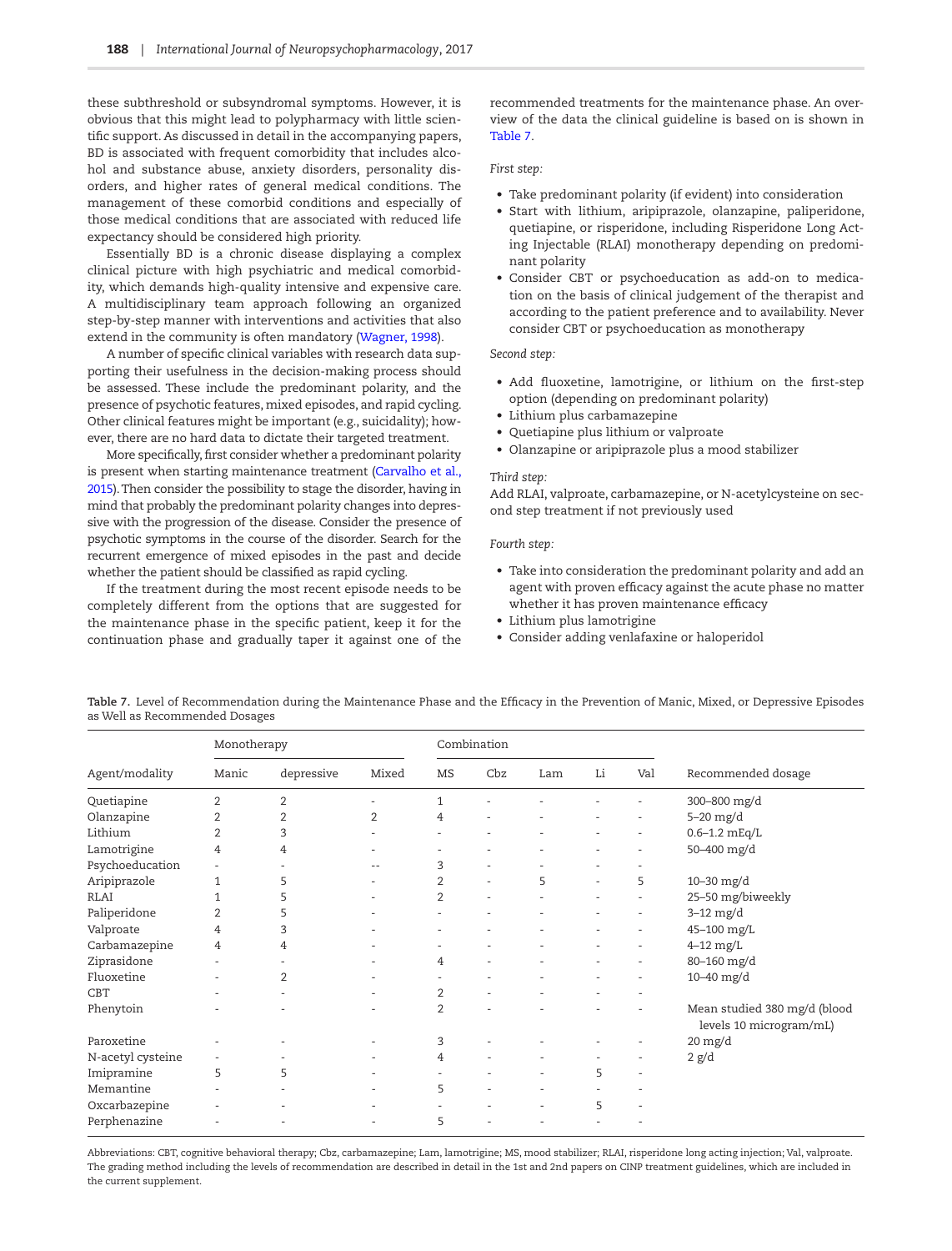#### *Fifth step:*

- Consider any combinations from steps 1 to 4 that have not been tried
- Consider maintenance ECT
- Various combinations of medication according to anecdotal knowledge or the personal experience of the therapist
- Consider Interpersonal and Social Rhythms Therapy (IPSRT) as add-on to medication on the basis of clinical judgement of the therapist and according to the patient preference and to availability. Never consider IPSRT or psychoeducation as monotherapy

## *Not recommended:*

- Adding memantine or perphenazine on a mood stabilizer
- Aripiprazole plus lamotrigine or valproate
- Lamotrigine plus valproate
- Lithium plus imipramine or oxcarbazepine.

The chart of the guideline for the maintenance phase is shown in [Table 8.](#page-9-0) The comparison of the CINP guidelines to other previously developed guidelines for the maintenance phase is shown in [Table 9.](#page-10-0) It should be noted that there are no adequately controlled trials supporting the efficacy of oxcarbazepine.

### **Duration of Maintenance Treatment**

There are no data concerning the duration of maintenance treatment. As mentioned in the first CINP guidelines paper, in 70% of cases the course resembles that of a recurrent episodic illness, while in 25% of cases there is a chronic course without clear remissions between episodes. In only 5% there is a single episode of mania, and this probably depends on the duration of the follow-up. BD is almost by definition a lifelong disorder, and thus it requires lifelong maintenance treatment or at least close observation and timely interval treatment initiation in selected, reliable patients knowing their early warning signs.

The only medical reasons for stopping maintenance treatment are poor tolerability, safety reasons, and continuous nonadherence. Also in some patients in whom medication does little or no difference, especially during the advanced stages of the disorder, a more palliative type rather than an aggressive maintenance treatment might be preferable. This is a very sensitive issue and it is open to debate.

Many patients will refuse long-term pharmacotherapy, or manifest poor adherence. Psychoeducational interventions have been proven to be efficacious during the earlier stages of the disorder. Since there is lack of knowledge concerning the efficacy of other psychotherapeutic interventions, psychoeducation alone or together with cognitive remediation could be applied to those patients with severe disability and residual symptoms, and to those with poor insight and adherence.

#### **Special Cases and Populations**

#### *Agitation*

Agitation is most often present during periods of acute manic or mixed episodes, but it is not unusual during periods of depression, especially with mixed depressive states. The presence of agitation acts as a barrier to therapy, prevents the establishment of a therapeutic alliance, and poses a risk to the health and life of the patient and others ([Garriga et al., 2016](#page-13-7)).

It is important to provide a calming environment with reduced stimuli and to make any effort to establish rapport with the patient. In case this fails, then involuntary treatment might be necessary according to local legislation. The evidence-based pharmaceutical interventions recommended are ([Chouinard](#page-13-10)  [et al., 1993](#page-13-10); [McElroy et al., 1996;](#page-14-3) [Hirschfeld et al., 1999](#page-14-4); [Meehan](#page-14-5)  [et al., 2001](#page-14-5); [Citrome, 2012](#page-13-11); [Kwentus et al., 2012](#page-14-6)):

- Intramuscular haloperidol (5–10 mg) at 0, 30, and 60 minutes
- Intramuscular olanzapine (10 mg, first 2 injections; 5 mg, third injection)
- Inhaled loxapine 5 mg or 10 mg single dose in 24 hours

Combination of an antipsychotic with

- Clonazepam injections (1–2 mg) at 0, 30, and 60 minutes
- Lorazepam injections (2 mg, first 2 injections; 1 mg, third injection). In case the patient accepts oral therapy and the therapist wishes to avoid injectables, an antipsychotic in monotherapy or in combination with a benzodiazepine could be the choice. Valproate oral loading of 20 to 30 mg/ kg/d is also an option

<span id="page-9-0"></span>**Table 8.** Clinical Guideline to Treatment during the Maintenance Phase for Bipolar Disorder

| • Start with lithium, aripiprazole, olanzapine, paliperidone, quetiapine, or risperidone (including RLAI)<br>monotherapy                                                                  |  |  |  |  |  |  |  |  |
|-------------------------------------------------------------------------------------------------------------------------------------------------------------------------------------------|--|--|--|--|--|--|--|--|
| • Consider CBT or psychoeducation as add-on to medication. Never consider CBT or psychoeducation as<br>monotherapy                                                                        |  |  |  |  |  |  |  |  |
| • Take predominant polarity (if present) into consideration                                                                                                                               |  |  |  |  |  |  |  |  |
| • Add fluoxetine or lithium on the first-step option                                                                                                                                      |  |  |  |  |  |  |  |  |
| • Lithium plus carbamazepine                                                                                                                                                              |  |  |  |  |  |  |  |  |
| • Quetiapine plus lithium or valproate                                                                                                                                                    |  |  |  |  |  |  |  |  |
| · Olanzapine or aripiprazole plus a mood stabilizer                                                                                                                                       |  |  |  |  |  |  |  |  |
| Add RLAI, valproate, carbamazepine, lamotrigine, or N-acetylcysteine on second-step treatment                                                                                             |  |  |  |  |  |  |  |  |
| Take into consideration the predominant polarity and add an agent with proven efficacy against the acute<br>phase no matter whether it has proven maintenance efficacy.                   |  |  |  |  |  |  |  |  |
| Consider adding venlafaxine or haloperidol                                                                                                                                                |  |  |  |  |  |  |  |  |
| Consider any combinations from steps 1–4 that have not been tried                                                                                                                         |  |  |  |  |  |  |  |  |
| Consider maintenance ECT                                                                                                                                                                  |  |  |  |  |  |  |  |  |
| Various combinations of medication according to anecdotal knowledge or the personal experience of the<br>therapist                                                                        |  |  |  |  |  |  |  |  |
| Adding memantine or perphenazine on a mood stabilizer, aripiprazole plus lamotrigine or valproate,<br>lamotrigine plus valproate, lithium plus lamotrigine, imipramine, or oxcarbazepine. |  |  |  |  |  |  |  |  |
|                                                                                                                                                                                           |  |  |  |  |  |  |  |  |

Abbreviations: ECT, electroconvulsive therapy; RLAI, risperidone long acting injectable.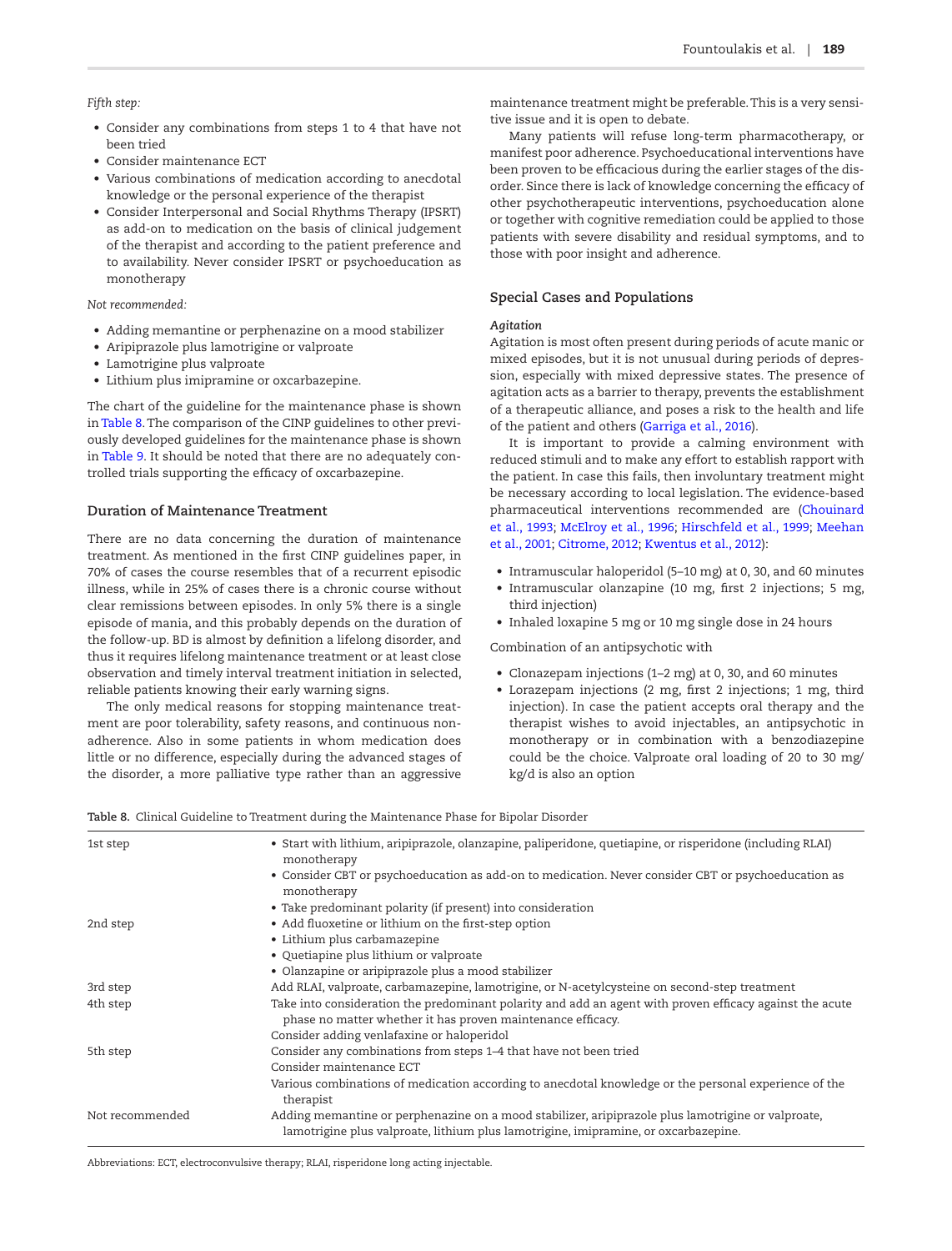Combinations of injectables with oral medication could also be an option depending on availability. In principle benzodiazepines should not be used as monotherapy beyond the acute emergency room setting in BD patients.

#### *Pregnancy, Breast-Feeding, and the Use of Oral Contraceptives*

Since around one-half of pregnancies are unplanned ([Bergman](#page-13-12)  [et al., 1992](#page-13-12)), the psychoeducation of bipolar females concerning the course of the disorder and issues pertaining to contraceptives, pregnancy, postpartum, and breast-feeding and the effect medication have on the fetus is essential.

Risks (teratogenic effects) and benefits (prevention of recurrence) of medication treatment need to be discussed with the patient and her spouse at the earliest. In principle, maintenance treatment should be paused during pregnancy and especially during the first trimester if possible. This might not always be an option, especially in women with a high risk of recurrence. There are no controlled data on which treatment option is most efficacious and safest, especially in early pregnancy; therefore the general guidelines are in place. If possible pharmacotherapy should be avoided at least during the first trimester, and ECT might be an alternative option in severely ill patients.

If a decision in favor of medication treatment has been made, at least some patients might require higher doses of medication because of physiological changes related to pregnancy. Decrease in dosage might be advisable during the last few weeks before delivery [\(Altshuler and Hendrick, 1996\)](#page-12-1). The agents with a known teratogenic effect are lithium, valproate, carbamazepine, and lamotrigine in doses >200 mg/d. Valproate and carbamazepine should be avoided in any case; continuation of lithium treatment might be justified in selected patients with their informed consent as the risk of heart malformations has been overestimated in the past ([Burt and Rasgon, 2004;](#page-13-13)

[Yacobi and Ornoy, 2008](#page-15-6)). Atypical antipsychotics and lamotrigine monotherapy in doses <200 mg/d are reasonable choices, although the data on their safety during pregnancy are still limited. ECT is always an option; it is relatively safe with no data suggesting any teratogenic effect [\(Miller, 1994](#page-14-7); [Walker and](#page-15-7)  [Swartz, 1994;](#page-15-7) [Echevarria Moreno et al., 1998;](#page-13-14) [Bhatia et al., 1999;](#page-13-15) [Kasar et al., 2007;](#page-14-8) [Richards, 2007;](#page-15-8) [Bulut et al., 2013;](#page-13-16) [Gahr et al.,](#page-13-17)  [2013](#page-13-17); [Spodniakova et al., 2014](#page-15-9); [Leiknes et al., 2015](#page-14-9)). After delivery the most reasonable decision would be to start immediately with maintenance treatment, since the risk for a postpartum recurrence is high and avoid breast-feeding because most pharmacotherapeutic agents are excreted in the milk. Some patients might choose to breastfeed, but this should only be done after a detailed discussion of the risks and benefits, and the infant should be closely and carefully monitored. In this case, it might be better to use medication with short half-lives and to take them after breastfeeding to minimize the exposure of the infant. Unfortunately, the literature on treatment during the postpartum period is limited; therefore, the general guideline should be followed. Divalproex and carbamazepine are considered more compatible with breastfeeding compared with lithium [\(Austin](#page-13-18)  [and Mitchell, 1998](#page-13-18); American Academy of Pediatrics Committee on Drugs, 2001; [Burt et al., 2001;](#page-13-19) [Ernst and Goldberg, 2002](#page-13-20); [Burt](#page-13-13)  [and Rasgon, 2004;](#page-13-13) [Yonkers et al., 2004;](#page-15-10) [Nice and Luo, 2012](#page-14-10)).

#### *Management of Somatic Problems in BD Patients*

Bipolar patients might present with a variety of somatic problems. The cause of them is variable and difficult to identify, but it includes a general higher risk observed in BD patients, and the sedentary lifestyle as well as the direct effect of medication as additional risk factors.

Increase in appetite, weight gain, and obesity are common problems in BD patients and are associated both with the

|                                           | <b>CINP 2017</b> | WFSBP 2013 <sup>a</sup> | CANMAT and ISBD 2013 | <b>NICE 2014</b> <sup>b</sup> | BAP 2016 <sup>b</sup> |
|-------------------------------------------|------------------|-------------------------|----------------------|-------------------------------|-----------------------|
| Aripiprazole                              |                  |                         |                      |                               |                       |
| Lithium                                   |                  |                         |                      |                               |                       |
| Olanzapine                                |                  |                         |                      |                               |                       |
| Paliperidone                              |                  |                         |                      |                               |                       |
| Quetiapine                                |                  |                         |                      |                               |                       |
| Risperidone                               |                  |                         |                      |                               |                       |
| RLAI                                      |                  |                         |                      |                               |                       |
| <b>OFC</b>                                |                  |                         |                      |                               |                       |
| Carbamazepine                             |                  |                         |                      |                               |                       |
| Valproate                                 |                  |                         |                      |                               |                       |
| Lamotrigine                               |                  |                         |                      |                               |                       |
| Haloperidol                               |                  |                         |                      |                               |                       |
| Venlafaxine                               |                  |                         |                      |                               |                       |
| <b>ECT</b>                                |                  |                         |                      |                               |                       |
| Ziprasidone                               |                  |                         |                      |                               |                       |
| Continue most recent<br>episode treatment | <b>NR</b>        |                         |                      |                               |                       |
| Antidepressants                           |                  |                         | NR                   |                               |                       |
| Asenapine                                 |                  |                         | 3                    |                               |                       |
| Gabapentin                                |                  |                         | <b>NR</b>            | NR                            |                       |
| Topiramate                                |                  |                         | <b>NR</b>            |                               |                       |

<span id="page-10-0"></span>**Table 9.** Comparison of the CINP Guidelines to Other Previously Developed Guidelines for Maintenance Phase

Abbreviations: ECT, electroconvulsive therapy; NR, not recommended; OFC, olanzapine-fluoxetine combination; RLAI, risperidone long-acting injectable.

The grading is not uniform; instead it reflects the grading utilized by individual guidelines and the table aims only to give an image of how different guidelines prioritize treatment options.

*a* WFSBP: Recommendation grades and subsequent positioning could be either based on efficacy in the prevention of mania, depression or any episode. Thus, numbers do not reflect the sequence of treatment in an individual patient.

*b* NICE and BAP ordering is on the basis of line of treatment.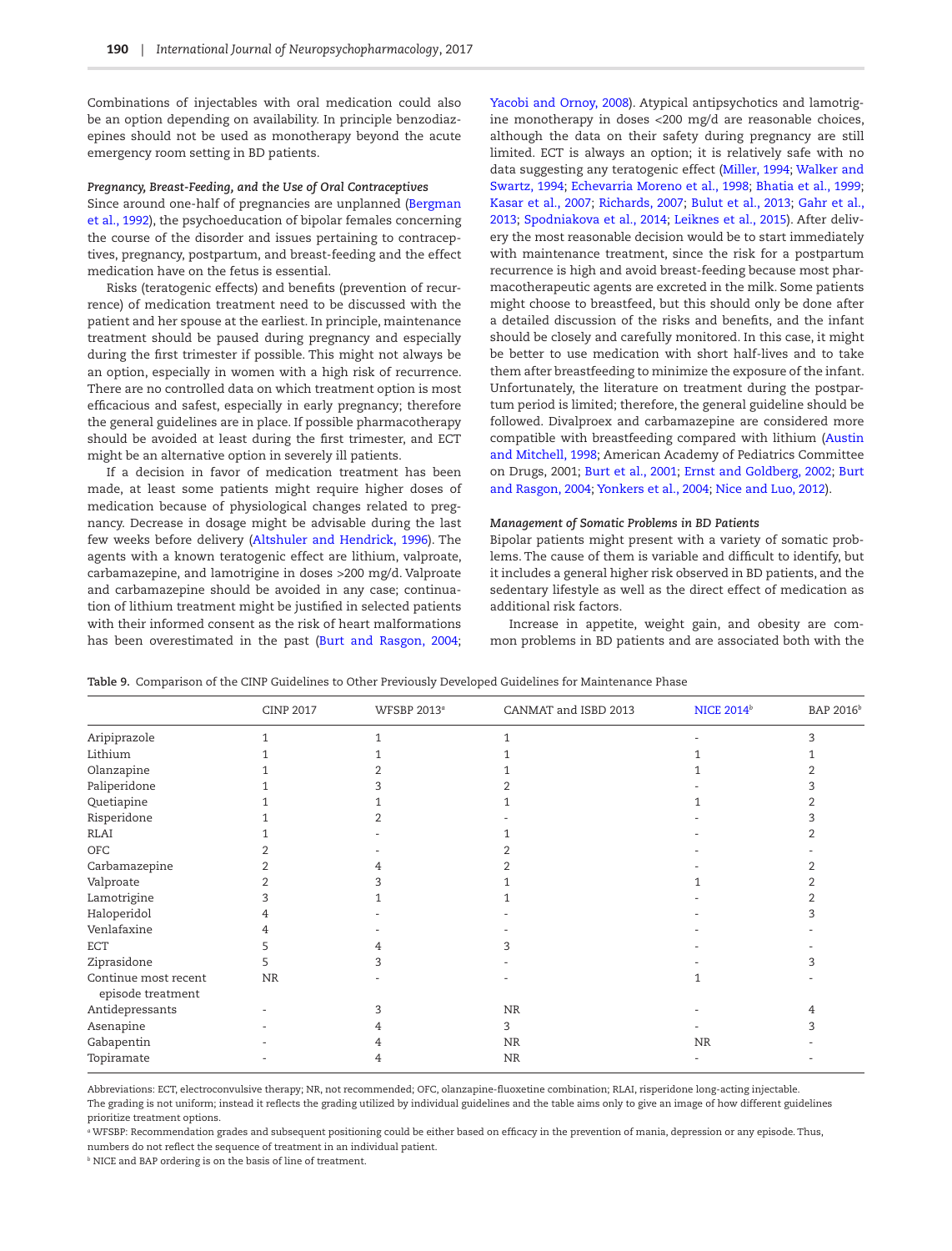disease and its treatment. Weight gain is perceived by patients and especially by young females to be a distressing side effect, and it frequently leads to poor adherence with treatment. Diabetes mellitus could develop as a consequence of weight gain, but is has been also reported in patients as a direct adverse effect of medication without the mediating effect of weight gain. Those patients with risk factors for diabetes (e.g., obesity, family history of diabetes) should undergo a full medical investigation of their individual risk to diabetes, hypertension, and dyslipidaemia before the initiation of treatment and periodically thereafter. During the maintenance phase, all patients should be monitored for symptoms and signs, including polydipsia, polyuria, and polyphagia, and if appropriate a laboratory investigation should be carried out. If necessary, treatment of diabetes and dyslipidaemia should be initiated and medication changes strongly considered.

Severe adverse effects specific to lithium are kidney and thyroid toxicity. Therefore, lithium should be gradually titrated and taken with food to reduce nausea, and plasma creatinine concentrations, Glomerular filtration rate, and thyroid function should be investigated at least once a year.

## Discussion

The first operational treatment guidelines for BD were those of the American Psychiatric Association in 1994 [\(APA, 1994](#page-13-21), [1995](#page-13-22)). Since then, a significant number of guidelines have been developed and some of them are regularly updated [\(APA, 1994,](#page-13-21) [1995,](#page-13-22) [2002](#page-13-23); [Suppes et al., 1995](#page-15-11), [2001](#page-15-12), [2002,](#page-15-13) [2003](#page-15-14); [Frances et al., 1996;](#page-13-24) 1997; [AACAP, 1997](#page-12-2); [Goodwin et al., 1997](#page-13-25), [2003,](#page-14-11) [2009,](#page-14-12) [2016](#page-13-26); [Jobson,](#page-14-13)  [1997](#page-14-13); [Kusumakar et al., 1997;](#page-14-14) [McClellan and Werry, 1997;](#page-14-15) [Gilbert](#page-13-27)  [et al., 1998;](#page-13-27) [Barreira et al., 1999](#page-13-28); [Bauer et al., 1999;](#page-13-29) [Rush et al.,](#page-15-15)  [1999](#page-15-15); [Dennehy, 2000](#page-13-30); [Goldberg, 2000;](#page-13-31) [Sachs et al., 2000;](#page-15-16) [Allen](#page-12-3)  [et al., 2001](#page-12-3); [Montgomery, 2001](#page-14-16); [Grunze et al., 2002,](#page-14-17) [2003](#page-14-11), [2004,](#page-14-18) [2009](#page-14-12), [2010](#page-14-19), [2013;](#page-14-20) [Licht et al., 2003;](#page-14-11) [Rush et al., 2003](#page-15-14); [Hirschfeld,](#page-14-21)  [2005](#page-14-21); [Yatham et al., 2005](#page-15-17), 2006, 2008, [2009,](#page-14-22) [2013a](#page-15-18), [2013b](#page-15-19); [National](#page-14-23)  [Collaborating Centre for Mental Health, 2006;](#page-14-23) [O'Dowd, 2006;](#page-15-20) [Nolen et al., 2008](#page-15-21); [Jon et al., 2009;](#page-14-24) [Ng et al., 2009](#page-14-22); [Frye et al.,](#page-13-32)  [2011](#page-13-32); [Beaulieu et al., 2012](#page-13-33); [Bond et al., 2012;](#page-13-34) [McIntyre et al., 2012;](#page-13-33) [Rosenbluth et al., 2012;](#page-15-22) [Schaffer et al., 2012](#page-13-33); [Mohammad and](#page-14-25)  [Osser, 2014;](#page-14-25) [NICE, 2014](#page-14-1); [Malhi et al., 2015](#page-14-26); [Ostacher et al., 2015;](#page-15-23) [Woo et al., 2015\)](#page-15-24).

It is not surprising that guidelines place emphasis on different kinds of treatments and utilize a different concept of the disorder, since the data are incomplete and subject to varying interpretation. In general, as an approach, treatment guidelines constitute one of the important developments in the field of psychiatry, following the introduction of operationalized diagnostic criteria in the frame of modern classification systems and the promotion of evidence-based medicine (EBM) also in psychiatry. They emerged as an important tool to summarize and appraise the research data and, to the extent this is possible, to standardize treatment on the basis of evidence. They also emerged as a response to the need of many clinicians for algorithms that translate research findings into the everyday clinical practice by organizing information from diverse sources into an easily accessible and reliable format.

Although it is expected that, in principle, the development of algorithms obeys the rules of EBM and is based primarily on research data from studies conducted in a rigorous way, often expert opinion or clinical consensus supersede the evidence. In the last few years, the consumer opinion as well as economic issues have had increasing strength and importance and may play a significant role in the shaping of steps. The standard

approach in the development of algorithms as this has been shaped in the last 20 years is to utilize EBM standards for the earlier steps; however, as algorithms move from earlier to later steps, the evidence becomes more and more insufficient, and in most cases expert opinion or clinical consensus gradually take over. Socioeconomic forces from patient advocates, the industry, and the economic interests of the government and insurance companies exert pressure already from the first step and up to the end of the procedure or interventions.

Eventually, the use of algorithms and guidelines is supposed to bring benefits for the patients in terms of a more favorable overall outcome as it combines efficacy and safety/tolerability. It is also supposed to bring benefits for the health system in general, since the use of algorithms and guidelines facilitates clinical decision making, reduces clinically inappropriate or cost-inefficient clinical practice decisions, provides similar treatment across different settings, and provides a metric to assess patient response and a framework to estimate the cost of treatment [\(Fountoulakis et al., 2005](#page-13-35)).

However, there are several potential risks associated with the use of algorithms and guidelines ([Rush et al., 1999\)](#page-15-15). The biggest problem is that often the evidence might be insufficient to lead to the development of a reliable algorithm, and the consensus panels whose decisions will cover the gap often express biased opinions. The use of algorithms may increase the costs disproportionally in comparison with benefits, and this poses important ethical dilemmas, especially when efficacy collides with safety and cost. Justified deviations from algorithms may constitute a case for legal action by malpractice lawyers.

The various treatment guidelines generally seem to have a common starting point, best described by the 1994 APA guidelines ([APA, 1994\)](#page-13-21), which interestingly seem to reflect the opinion of many clinicians still today. Overall it seems that disagreements are more than agreements even though all treatment guidelines claim to be evidence based. Probably this is because of the different way to approach and utilize the data. The comparison of the current CINP clinical guideline with 3 other guidelines (NICE, CANMAT/ISBD, WFSBP and BAP) is shown in [Tables 3,](#page-5-0) [6,](#page-5-0) and [9.](#page-10-0) The current CINP guidelines are the most recent fully updated and fully evidence-based guidelines on the treatment of BD. They also include recommendations concerning the use of psychotherapeutic interventions again on the basis of available evidence. It is of note that the adherence of the workgroup to the evidence in a strict way produced guidelines that somehow differ radically from other previously developed guidelines. These differences include the role of specific antidepressants and the priority in the use of traditional agents like lithium, valproate, or carbamazepine. The focus on specific clinical characteristics, including predominant polarity, mixed features, rapid cycling is also a novel approach, and it has been utilized in the development of the specific algorithm and to a lesser extent in the development of the clinical guidelines. In the past, only predominant polarity had been utilized by the BAP guidelines [\(Goodwin, 2009](#page-13-36)).

It is evident that there are many issues that need further study, data are sparse and insufficient, and many questions remain unanswered. The most important and still unmet need is to be able to merge all the guidelines that concern different phases of the illness into a single one and in this way consider BD as a single unified disorder, which is the real world fact. However, to date the research data do not permit such a unified approach. It is also important to note that in spite of the publication of various treatment guidelines, clinicians do not seem to widely adopt any of them. Their impact on clinical practice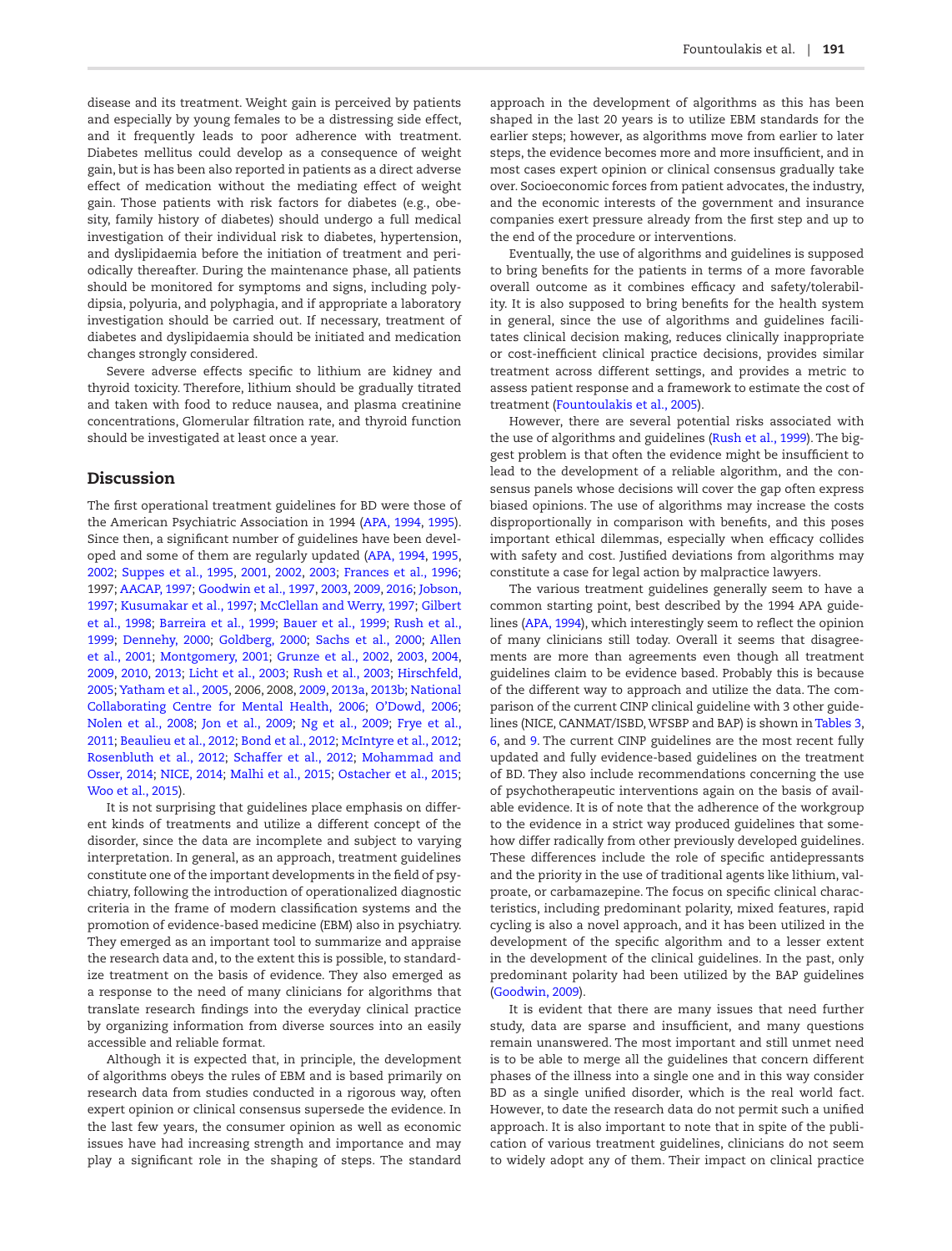is quite limited even in the US. After the publication of the first [APA 1994](#page-13-21) guidelines, only about 16% of manic patients without psychotic features, 38% with mania with psychotic features, 31% of bipolar depressed with psychotic features, and 17% of bipolar depressed without psychotic features were reported to be treated according to treatment guidelines ([Lim et al., 2001](#page-14-27)).

The pressure to develop guidelines for the treatment of severe and disabling mental disorders becomes stronger and stronger because of the need to provide a standardized, better, and more cost-effective treatment; however, empirical data are not always sufficient and the evaluation of guidelines in the real-world environment does not always support their use, as many times they lead to an increased cost without an impressive improvement in the treatment outcome. But the least these algorithms may achieve is to ensure a minimum quality of treatment and care and the minimum necessary discipline from the side of the therapist. Although the wider utilization of treatment guidelines is a universal need, at the same time the psychiatric community should guard the right of the therapist to make independent decisions concerning treatment on the basis of the individual patient and available scientific data; that means algorithms cannot replace education and training and may not be considered a golden standard of treatment, the deviation from which needs to be justified. Such an extreme position may lead to unnecessary legal complications.

One issue that warrants further study and attention is the fact that not all agents and therapeutic modalities are available in every country and not even within the same country, since sophisticated psychosocial approaches or ECT are often not accessible to the majority of patients. The current guideline did not take into consideration this issue but rather stuck to the body of hard evidence. This might make problematic specific aspects and steps of the guideline in some countries, especially when economic criteria are also implemented.

Concerning the current clinical guidelines, it is obvious that those who will choose to utilize them in their everyday clinical practice should have in mind that evidence-based guidelines like the CINP guidelines are limited by the data that are available. The workgroup hopes that they will constitute a valuable tool to guide the everyday clinical practice for the benefit of the patients, their families, and society, but on the other hand clinicians must exercise caution and make clinical decisions tailored to individual cases on the basis of a specific risk-benefit analysis suitable for the particular patient.

## Acknowledgments

The authors thank Professor Guy Goodwin for his valuable input in the authoring of this manuscript.

## Statement of Interest

K.N.F. has received grants and served as consultant, advisor, or CME speaker for the following entities: AstraZeneca, Bristol-Myers Squibb, Eli Lilly, Ferrer, Gedeon Richter, Janssen, Lundbeck, Otsuka, Pfizer, the Pfizer Foundation, Sanofi-Aventis, Servier, Shire, and others. E.V. has received grants and served as consultant, advisor, or CME speaker for the following entities: Allergan, AstraZeneca, Bristol-Myers Squibb, Dainippon Sumitomo Pharma, Ferrer, Forest Research Institute, Gedeon Richter, Glaxo-Smith-Kline, Janssen, Lilly, Lundbeck, Otsuka, Pfizer, Roche, Sanofi-Aventis, Servier, Shire, Sunovion, Takeda, the Brain and Behaviour Foundation, the Spanish Ministry of Science and Innovation (CIBERSAM), the Seventh European Framework

Programme (ENBREC), and the Stanley Medical Research Institute. A.H.Y. is employed by King's College London, is Honorary Consultant SLaM (NHS UK), has paid lectures by and participated in advisory boards for all major pharmaceutical companies with drugs used in affective and related disorders, and no share holdings in pharmaceutical companies. He was lead investigator for Embolden Study (AZ), BCI Neuroplasticity study, and Aripiprazole Mania Study; investigator-initiated studies from AZ, Eli Lilly, Lundbeck, and Wyeth; and has received grant funding (past and present) from: NIHR-BRC (UK), NIMH (USA), CIHR (Canada), NARSAD (USA), Stanley Medical Research Institute (USA), MRC (UK), Wellcome Trust (UK), Royal College of Physicians (Edin), BMA (UK), UBC-VGH Foundation (Canada), WEDC (Canada), CCS Depression Research Fund (Canada), MSFHR (Canada), NIHR (UK). H.G. within the last 3 years received grant/research support from: NIHR UK, MRC UK, and NTW NHS Foundation Trust. Receipt of honoraria or consultation fees: Gedeon-Richter, Lundbeck, and Hofmann-LaRoche. Participation in a companysponsored speaker's bureau: BMS, Ferrer, Janssen-Cilag, Otsuka, Lundbeck, and Pfizer. L.Y. has been on speaker/advisory boards for or has received research grants from Alkermes, Allergan, AstraZeneca, Bristol Myers Squibb, CANMAT, CIHR, Eli Lilly, Forest, GlaxoSmithKline, Intas, Janssen, the Michael Smith Foundation for Health Research, Pfizer, Servier, Sumitomo Dainippon, Sunovion, and the Stanley Foundation. S.K. within the last 3 years received grants/research support, consulting fees, and honoraria from Angelini, AOP Orphan Pharmaceuticals AG, AstraZeneca, Eli Lilly, Janssen, KRKA-Pharma, Lundbeck, Neuraxpharm, Pfizer, Pierre Fabre, Schwabe, and Servier. H.J.M. received honoraria for lectures or for advisory activities or received grants by the following pharmaceutical companies: Lundbeck, Servier, Schwabe, and Bayer. He was president or in the executive board of the following organizations: CINP, ECNP, WFSBP, EPA, and chairman of the WPA-section on Pharmacopsychiatry. P.B. has received research grants, honoraria for participation in advisory boards, and/or gave presentations from: Allergan, Astra Zeneca, Bristol Myers Squibb, Canadian Institute for Health Research, Eli Lilly, Lundbeck, Janssen, Ontario Brain Institute, Meda-Valeant, Merck, Otsuka, Pierre Fabre Medicaments, Pfizer, Shire, Sunovion, and Takeda.

## **References**

- (1997) Expert consensus guidelines are released for the treatment of bipolar disorder. Consensus Development Conferences. Am Fam Physician 55:1447–1449.
- (2008) International Consensus Group on the evidence-based pharmacologic treatment of bipolar I and II depression. J Clin Psychiatry 69:1632–1646.
- <span id="page-12-2"></span>AACAP (1997) AACAP official action. Practice parameters for the assessment and treatment of children and adolescents with bipolar disorder. J Am Acad Child Adolesc Psychiatry 36:138– 157.
- <span id="page-12-0"></span>Adams J, Scott J (2000) Predicting medication adherence in severe mental disorders. Acta Psychiatr Scand 101:119–124.
- <span id="page-12-3"></span>Allen MH, Currier GW, Hughes DH, Reyes-Harde M, Docherty JP (2001) The Expert Consensus Guideline Series. Treatment of behavioral emergencies. Postgrad Med:1–88; quiz 89–90.
- <span id="page-12-1"></span>Altshuler LL, Hendrick VC (1996) Pregnancy and psychotropic medication: changes in blood levels. J Clin Psychopharmacol 16:78–80.
- American Academy of Pediatrics Committee on Drugs (2001) Transfer of drugs and other chemicals into human milk. Pediatrics 108:776–789.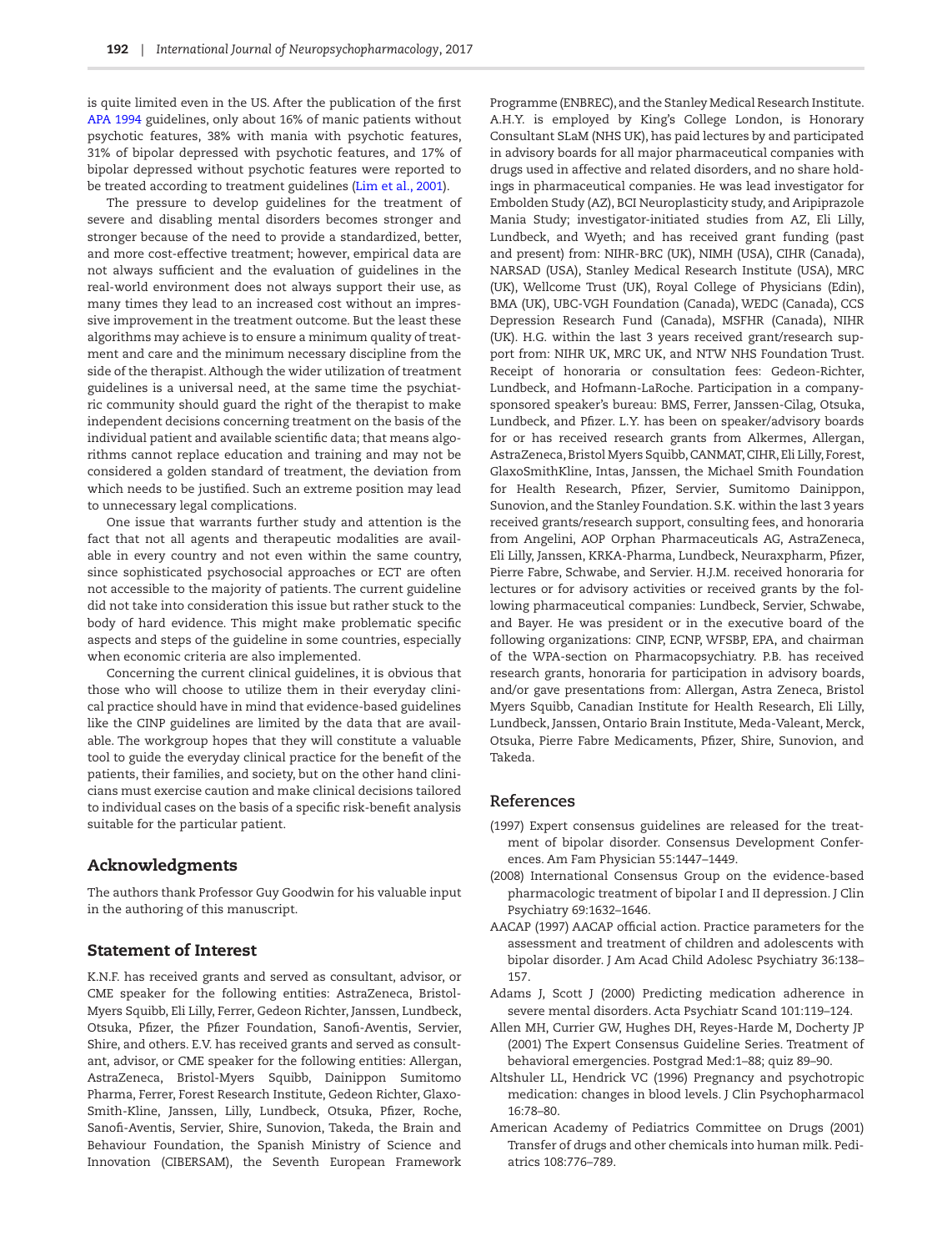- <span id="page-13-21"></span>APA (1994) Practice guideline for the treatment of patients with bipolar disorder. Am J Psychiatry 151:1–36.
- <span id="page-13-22"></span>APA (1995) American Psychiatric Association releases treatment guideline for bipolar disease. Am Fam Physician 51:1605–1606.
- <span id="page-13-23"></span>APA (2002) Practice guideline for the treatment of patients with bipolar disorder (revision). Am J Psychiatry 159:1–50.
- <span id="page-13-18"></span>Austin MP, Mitchell PB (1998) Use of psychotropic medications in breast-feeding women: acute and prophylactic treatment. Aust N Z J Psychiatry 32:778–784.
- <span id="page-13-28"></span>Barreira P, Duckworth K, Goff D, Flannery RB Jr (1999) Clinical practice guidelines: the Massachusetts experience in psychiatry. Harv Rev Psychiatry 7:230–232.
- <span id="page-13-29"></span>Bauer MS, Callahan AM, Jampala C, Petty F, Sajatovic M, Schaefer V, Wittlin B, Powell BJ (1999) Clinical practice guidelines for bipolar disorder from the Department of Veterans Affairs. J Clin Psychiatry 60:9–21.
- <span id="page-13-33"></span>Beaulieu S, Saury S, Sareen J, Tremblay J, Schutz CG, McIntyre RS, Schaffer A, Canadian Network for M, Anxiety Treatments Task F (2012) The Canadian Network for Mood and Anxiety Treatments (CANMAT) task force recommendations for the management of patients with mood disorders and comorbid substance use disorders. Ann Clin Psychiatry 24:38–55.
- <span id="page-13-12"></span>Bergman U, Rosa FW, Baum C, Wiholm BE, Faich GA (1992) Effects of exposure to benzodiazepine during fetal life. Lancet 340:694–696.
- <span id="page-13-15"></span>Bhatia SC, Baldwin SA, Bhatia SK (1999) Electroconvulsive therapy during the third trimester of pregnancy. J ECT 15:270– 274.
- <span id="page-13-34"></span>Bond DJ, Hadjipavlou G, Lam RW, McIntyre RS, Beaulieu S, Schaffer A, Weiss M, Canadian Network for M, Anxiety Treatments Task F (2012) The Canadian Network for Mood and Anxiety Treatments (CANMAT) task force recommendations for the management of patients with mood disorders and comorbid attention-deficit/hyperactivity disorder. Ann Clin Psychiatry 24:23–37.
- <span id="page-13-16"></span>Bulut M, Bez Y, Kaya MC, Copoglu US, Bulbul F, Savas HA (2013) Electroconvulsive therapy for mood disorders in pregnancy. J ECT 29:e19–20.
- <span id="page-13-13"></span>Burt VK, Rasgon N (2004) Special considerations in treating bipolar disorder in women. Bipolar Disord 6:2–13.
- <span id="page-13-19"></span>Burt VK, Suri R, Altshuler L, Stowe Z, Hendrick VC, Muntean E (2001) The use of psychotropic medications during breastfeeding. Am J Psychiatry 158:1001–1009.
- <span id="page-13-9"></span>Carvalho AF, Quevedo J, McIntyre RS, Soeiro-de-Souza MG, Fountoulakis KN, Berk M, Hyphantis TN, Vieta E (2015) Treatment implications of predominant polarity and the polarity index: a comprehensive review. Int J Neuropsychopharmacol 18.
- <span id="page-13-6"></span>Cesta CE, Mansson M, Palm C, Lichtenstein P, Iliadou AN, Landen M (2016) Polycystic ovary syndrome and psychiatric disorders: co-morbidity and heritability in a nationwide Swedish cohort. Psychoneuroendocrinology 73:196–203.
- <span id="page-13-10"></span>Chouinard G, Annable L, Turnier L, Holobow N, Szkrumelak N (1993) A double-blind randomized clinical trial of rapid tranquilization with I.M. clonazepam and I.M. haloperidol in agitated psychotic patients with manic symptoms. Can J Psychiatr 38:S114–121.
- <span id="page-13-11"></span>Citrome L (2012) Inhaled loxapine for agitation revisited: focus on effect sizes from 2 Phase III randomised controlled trials in persons with schizophrenia or bipolar disorder. Int J Clin Pract 66:318–325.
- <span id="page-13-8"></span>Colom F, Vieta E, Martinez–Aran A, Reinares M, Benabarre A, Gasto C (2000) Clinical factors associated with treatment noncompliance in euthymic bipolar patients. J Clin Psychiatry 61:549–555.
- <span id="page-13-30"></span>Dennehy EB (2000) Guidelines for treatment of bipolar disorder. Curr Psychiatry Rep 2:316–321.
- <span id="page-13-14"></span>Echevarria Moreno M, Martin Munoz J, Sanchez Valderrabanos J, Vazquez Gutierrez T (1998) Electroconvulsive therapy in the first trimester of pregnancy. J ECT 14:251–254.
- <span id="page-13-20"></span>Ernst CL, Goldberg JF (2002) The reproductive safety profile of mood stabilizers, atypical antipsychotics, and broad-spectrum psychotropics. J Clin Psychiatry 63:42–55.
- <span id="page-13-0"></span>Fountoulakis K (2015a) Neurocognitive functioning in bipolar disorder: a comprehensive review of recent data. In: Bipolar disorder: an evidence-based guide to manic depression (Fountoulakis K, ed), pp 109–162. Berlin Heidelberg: Springer-Verlag.
- <span id="page-13-1"></span>Fountoulakis K (2015b) Comorbidity. In: Bipolar disorder: an evidence-based guide to manic depression (Fountoulakis K, ed), pp 225–340. Berlin Heidelberg: Springer-Verlag.
- <span id="page-13-2"></span>Fountoulakis K (2015c) Biological therapies. In: Bipolar disorder: an evidence-based guide to manic depression (Fountoulakis K, ed), pp 461–625. Berlin Heidelberg: Springer-Verlag.
- <span id="page-13-3"></span>Fountoulakis K (2015d) Psychosocial treatment and interventions. In: Bipolar disorder: an evidence-based guide to manic depression (Fountoulakis K, ed), pp 627–642. Berlin Heidelberg: Springer-Verlag.
- <span id="page-13-4"></span>Fountoulakis K (2015e) Treatment guidelines. In: Bipolar disorder: an evidence-based guide to manic depression (Fountoulakis K, ed), pp 643–658. Berlin Heidelberg: Springer-Verlag.
- <span id="page-13-5"></span>Fountoulakis K (2015f) Clinical description. In: Bipolar disorder: an evidence-based guide to manic depression (Fountoulakis K, ed), pp 27–80. Berlin Heidelberg: Springer-Verlag.
- <span id="page-13-35"></span>Fountoulakis KN, Vieta E, Sanchez-Moreno J, Kaprinis SG, Goikolea JM, Kaprinis GS (2005) Treatment guidelines for bipolar disorder: a critical review. J Affect Disord 86:1–10.
- <span id="page-13-24"></span>Frances A, Docherty J, Kahn D (1996) The expert consensus guideline series: treatment of bipolar disorder. J Clin Psychiatry 57:1–88.
- <span id="page-13-32"></span>Frye MA, Ha K, Kanba S, Kato T, McElroy SL, Ozerdem A, Vazquez G, Vieta E (2011) International consensus group on depression prevention in bipolar disorder. J Clin Psychiatry 72:1295–1310.
- <span id="page-13-17"></span>Gahr M, Klink S, Schonfeldt-Lecuona C (2013) Electroconvulsive therapy in pregnancy revisited. Psychosomat Med 75:894.
- <span id="page-13-7"></span>Garriga M et al. (2016) Assessment and management of agitation in psychiatry: Expert consensus. World J Biol Psychiatry 17:86–128.
- <span id="page-13-27"></span>Gilbert DA, Altshuler KZ, Rago WV, Shon SP, Crismon ML, Toprac MG, Rush AJ (1998) Texas Medication Algorithm Project: definitions, rationale, and methods to develop medication algorithms. J Clin Psychiatry 59:345–351.
- <span id="page-13-31"></span>Goldberg JF (2000) Treatment guidelines: current and future management of bipolar disorder. J Clin Psychiatry 61:12–18.
- <span id="page-13-25"></span>Goodwin G, Bourgeois M, Conti L (1997) Treatment of bipolar depressive mood disorders: algorithms for pharmacotherapy. Int J Psychiatry Clin Pract 1:S9–S12.
- Goodwin GM (2003) Evidence-based guidelines for treating bipolar disorder: recommendations from the British Association for Psychopharmacology. J Psychopharmacol 17:149–173; discussion 147.
- <span id="page-13-36"></span>Goodwin GM (2009) Evidence-based guidelines for treating bipolar disorder: revised second edition--recommendations from the British Association for Psychopharmacology. J Psychopharmacol 23:346–388.
- <span id="page-13-26"></span>Goodwin GM, Haddad PM, Ferrier IN, Aronson JK, Barnes T, Cipriani A, Coghill DR, Fazel S, Geddes JR, Grunze H, Holmes EA, Howes O, Hudson S, Hunt N, Jones I, Macmillan IC, McAllister-Williams H, Miklowitz DR, Morriss R, Munafo M, Paton C,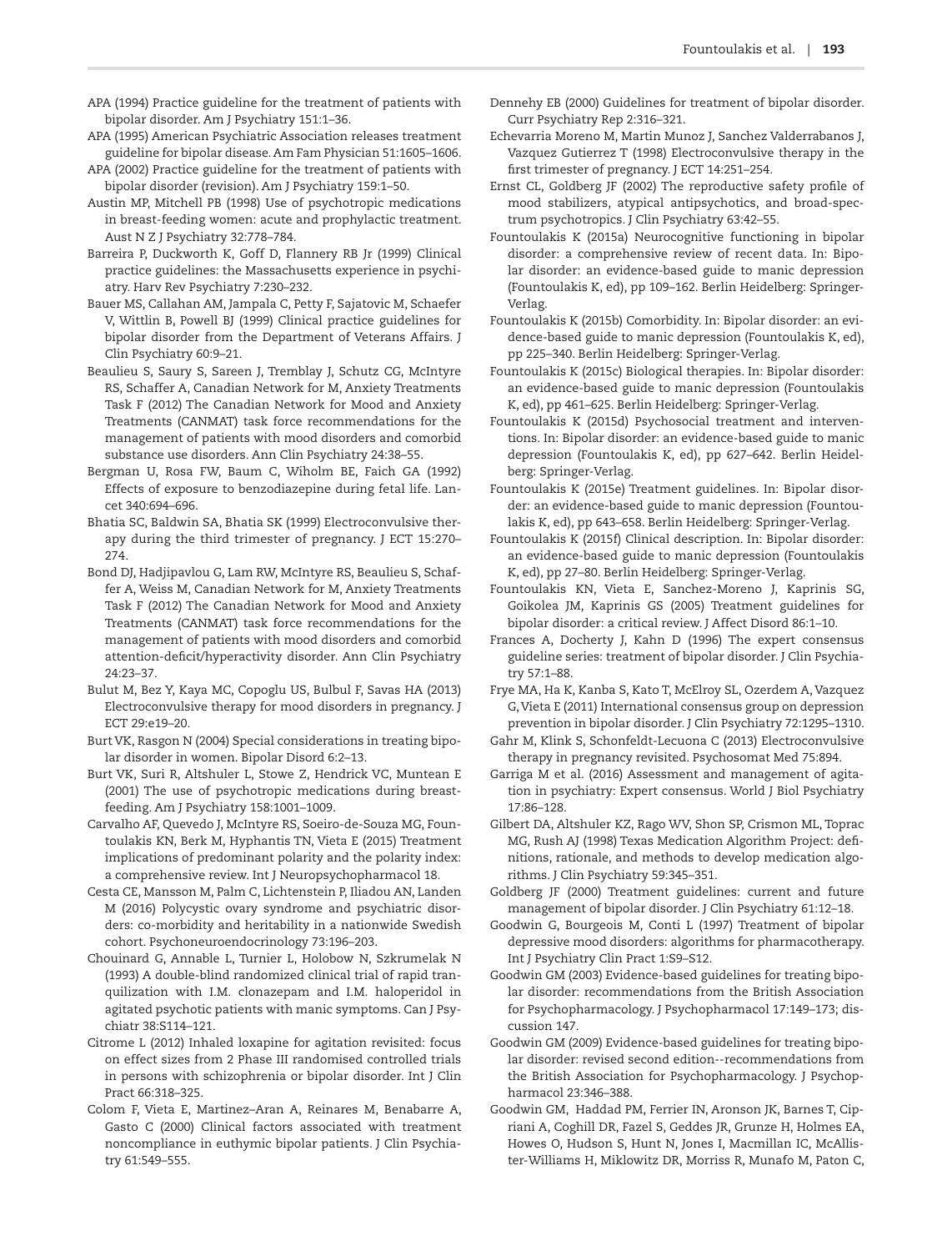Saharkian, BJ, Saunders K, Sinclair J, Taylor D, Vieta E, Young AH (2016). Evidence-based guidelines for treating bipolar disorder: revised third edition recommendations from the British Association for Psychopharmacology. J Psychopharmacol 30:495-553

- <span id="page-14-0"></span>Grande I, Berk M, Birmaher B, Vieta E (2016) Bipolar disorder. Lancet 387:1561–1572.
- <span id="page-14-17"></span>Grunze H, Kasper S, Goodwin G, Bowden C, Baldwin D, Licht R, Vieta E, Moller HJ (2002) World Federation of Societies of Biological Psychiatry (WFSBP) guidelines for biological treatment of bipolar disorders. Part I: treatment of bipolar depression. World J Biol Psychiatry 3:115–124.
- <span id="page-14-11"></span>Grunze H, Kasper S, Goodwin G, Bowden C, Baldwin D, Licht RW, Vieta E, Moller HJ (2003) The World Federation of Societies of Biological Psychiatry (WFSBP) guidelines for the biological treatment of bipolar disorders, Part II: treatment of mania. World J Biol Psychiatry 4:5–13.
- <span id="page-14-18"></span>Grunze H, Kasper S, Goodwin G, Bowden C, Moller HJ (2004) The World Federation of Societies of Biological Psychiatry (WFSBP) guidelines for the biological treatment of bipolar disorders, part III: maintenance treatment. World J Biol Psychiatry 5:120–135.
- <span id="page-14-12"></span>Grunze H, Vieta E, Goodwin GM, Bowden C, Licht RW, Moller HJ, Kasper S (2009) The World Federation of Societies of Biological Psychiatry (WFSBP) guidelines for the biological treatment of bipolar disorders: update 2009 on the treatment of acute mania. World J Biol Psychiatry 10:85–116.
- <span id="page-14-19"></span>Grunze H, Vieta E, Goodwin GM, Bowden C, Licht RW, Moller HJ, Kasper S, Disorders WTFOTGFB (2010) The World Federation of Societies of Biological Psychiatry (WFSBP) guidelines for the biological treatment of bipolar disorders: update 2010 on the treatment of acute bipolar depression. World J Biol Psychiatry 11:81–109.
- <span id="page-14-20"></span>Grunze H, Vieta E, Goodwin GM, Bowden C, Licht RW, Moller HJ, Kasper S, Disorders WTFoTGfB (2013) The World Federation of Societies of Biological Psychiatry (WFSBP) guidelines for the biological treatment of bipolar disorders: update 2012 on the long-term treatment of bipolar disorder. World J Biol Psychiatry 14:154–219.
- <span id="page-14-21"></span>Hirschfeld R (2005) Guideline watch for the practice guideline for the treatment of patients with bipolar disorder. Arlington, VA: American Psychiatric Association.
- <span id="page-14-4"></span>Hirschfeld RM, Allen MH, McEvoy JP, Keck PE, Jr., Russell JM (1999) Safety and tolerability of oral loading divalproex sodium in acutely manic bipolar patients. J Clin Psychiatry 60:815–818.
- <span id="page-14-13"></span>Jobson K (1997) International Psychopharmacology Algorithm Project: algorithms in psychopharmacology. Int J Psychiatry Clin Pract 1:S3–S8.
- <span id="page-14-24"></span>Jon DI, Bahk WM, Yoon BH, Shin YC, Cho HS, Lee E, Ha K, Kim W, Chung SK, Seo JS, Min KJ (2009) Revised Korean medication algorithm for bipolar disorder. World J Biol Psychiatry 10:846–855.
- <span id="page-14-8"></span>Kasar M, Saatcioglu O, Kutlar T (2007) Electroconvulsive therapy use in pregnancy. J ECT 23:183–184.
- <span id="page-14-14"></span>Kusumakar V, Yatham L, Parikh S (1997) Bipolar disorder: a summary of clinical issues and treatment options. Halifax, Nova Scotia: CANMAT Monograph.
- <span id="page-14-6"></span>Kwentus J, Riesenberg RA, Marandi M, Manning RA, Allen MH, Fishman RS, Spyker DA, Kehne JH, Cassella JV (2012) Rapid acute treatment of agitation in patients with bipolar I disorder: a multicenter, randomized, placebo-controlled clinical trial with inhaled loxapine. Bipolar Disord 14:31–40.
- <span id="page-14-9"></span>Leiknes KA, Cooke MJ, Jarosch-von Schweder L, Harboe I, Hoie B (2015) Electroconvulsive therapy during pregnancy: a sys-

tematic review of case studies. Arch Women Mental Health 18:1–39.

- Licht RW, Vestergaard P, Kessing LV, Larsen JK, Thomsen PH (2003) Psychopharmacological treatment with lithium and antiepileptic drugs: suggested guidelines from the Danish Psychiatric Association and the Child and Adolescent Psychiatric Association in Denmark. Acta Psychiatr Scand 108 Suppl 419:1–22.
- <span id="page-14-27"></span>Lim PZ, Tunis SL, Edell WS, Jensik SE, Tohen M (2001) Medication prescribing patterns for patients with bipolar I disorder in hospital settings: adherence to published practice guidelines. Bipolar Disord 3:165–173.
- <span id="page-14-26"></span>Malhi GS, Bassett D, Boyce P, Bryant R, Fitzgerald PB, Fritz K, Hopwood M, Lyndon B, Mulder R, Murray G, Porter R, Singh AB (2015) Royal Australian and New Zealand College of Psychiatrists clinical practice guidelines for mood disorders. Aust N Z J Psychiatry 49:1087–1206.
- <span id="page-14-15"></span>McClellan J, Werry J (1997) Practice parameters for the assessment and treatment of children and adolescents with bipolar disorder. American Academy of Child and Adolescent Psychiatry. J Am Acad Child Adolesc Psychiatry 36:157S–176S.
- <span id="page-14-3"></span>McElroy SL, Keck PE, Stanton SP, Tugrul KC, Bennett JA, Strakowski SM (1996) A randomized comparison of divalproex oral loading versus haloperidol in the initial treatment of acute psychotic mania. J Clin Psychiatry 57:142–146.
- McIntyre RS, Alsuwaidan M, Goldstein BI, Taylor VH, Schaffer A, Beaulieu S, Kemp DE, Canadian Network for M, Anxiety Treatments Task F (2012) The Canadian Network for Mood and Anxiety Treatments (CANMAT) task force recommendations for the management of patients with mood disorders and comorbid metabolic disorders. Ann Clin Psychiatry 24:69–81.
- <span id="page-14-5"></span>Meehan K, Zhang F, David S, Tohen M, Janicak P, Small J, Koch M, Rizk R, Walker D, Tran P, Breier A (2001) A double-blind, randomized comparison of the efficacy and safety of intramuscular injections of olanzapine, lorazepam, or placebo in treating acutely agitated patients diagnosed with bipolar mania. J Clin Psychopharmacol 21:389–397.
- <span id="page-14-7"></span>Miller LJ (1994) Use of electroconvulsive therapy during pregnancy. Hosp Community Psychiatry 45:444–450.
- <span id="page-14-25"></span>Mohammad O, Osser DN (2014) The psychopharmacology algorithm project at the Harvard South Shore Program: an algorithm for acute mania. Harv Rev Psychiatry 22:274–294.
- <span id="page-14-16"></span>Montgomery DB (2001) ECNP Consensus Meeting March 2000 Nice: guidelines for investigating efficacy in bipolar disorder. European College of Neuropsychopharmacology. Eur Neuropsychopharmacol 11:79–88.
- <span id="page-14-2"></span>Muller-Oerlinghausen B, Muser-Causemann B, Volk J (1992) Suicides and parasuicides in a high-risk patient group on and off lithium long-term medication. J Affect Disord 25:261–269.
- <span id="page-14-23"></span>National Collaborating Centre for Mental Health (2006) Bipolar disorder.The management of bipolar disorder in adults, children and adolescents, in primary and secondary care. CG38 NICE Guideline.
- <span id="page-14-22"></span>Ng F, Mammen OK, Wilting I, Sachs GS, Ferrier IN, Cassidy F, Beaulieu S, Yatham LN, Berk M (2009) The International Society for Bipolar Disorders (ISBD) consensus guidelines for the safety monitoring of bipolar disorder treatments. Bipolar Disord 11:559–595.
- <span id="page-14-1"></span>NICE (2014) Bipolar disorder: the assessment and management of bipolar disorder in adults, children and young people in primary and secondary care
- <span id="page-14-10"></span>Nice FJ, Luo AC (2012) Medications and breast-feeding: current concepts. J Am Pharm Assoc 52:86–94.